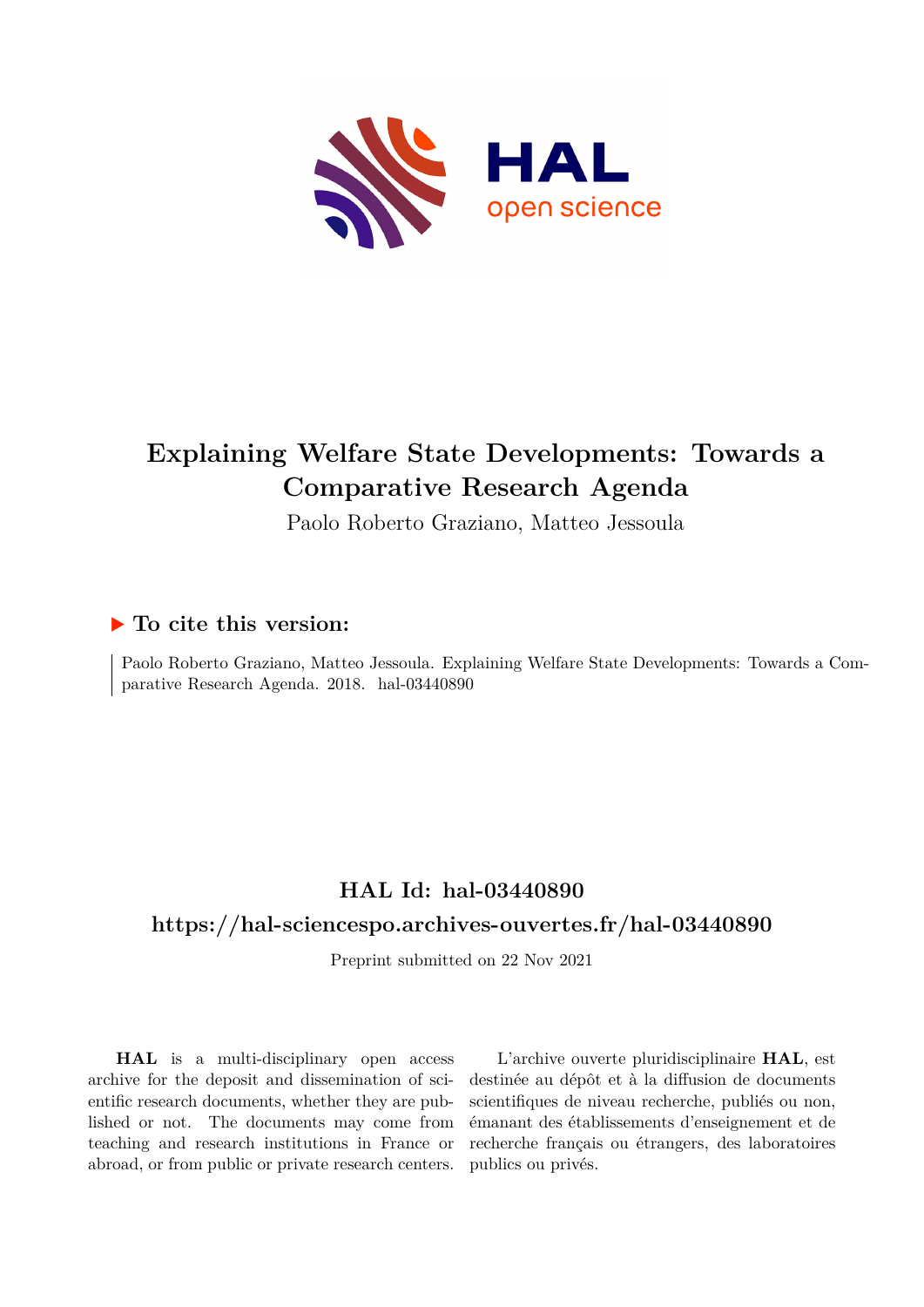# **SciencesPo LABORATOIRE INTERDISCIPLINAIRE D'ÉVALUATION DES POLITIQUES PUBLIQUES**

# LIEPP Working Paper

February 2018, nº76

# **Explaining Welfare State Developments: Towards a Comparative Research Agenda**

#### **Paolo Graziano**

(University of Padua, Department of Political Science, Law and International Studies)

[paoloroberto.graziano@unipd.it](mailto:paoloroberto.graziano@unipd.it)

#### **Matteo Jessoula**

(University of Milan, Department of Social and Political Sciences) matteo.jessoula@unimi.it

[www.sciencespo.fr/liepp](http://www.sciencespo.fr/liepp) © 2018 by the authors. All rights reserved.

How to cite this publication:  $\bullet$ 

Paolo Graziano, Matteo Jessoula, **Explaining Welfare State Developments: Towards a Compara-** $\bullet$ **tive Research Agenda**, *Sciences Po LIEPP Working Paper n°76*, 2018-02-07.

 $\bullet$  $\bullet$ 

 $\bullet$  $\bullet$ 

 $\bullet$ 

٠  $\bullet$  $\bullet$  $\bullet$  $\bullet$  $\bullet$  $\blacksquare$  $\bullet$ ă  $\bullet$ Ò  $\blacksquare$  $\bullet$  $\bullet$  $\bullet$ ă ۵  $\bullet$  $\bullet$  $\bullet$  $\bullet$  $\bullet$  $\bullet$  $\bullet$  $\bullet$  $\bullet$  $\bullet$  $\bullet$  $\bullet$  $\bullet$ ۵ Ò ٠  $\bullet$  $\bullet$ ٠  $\bullet$ ٠  $\bullet$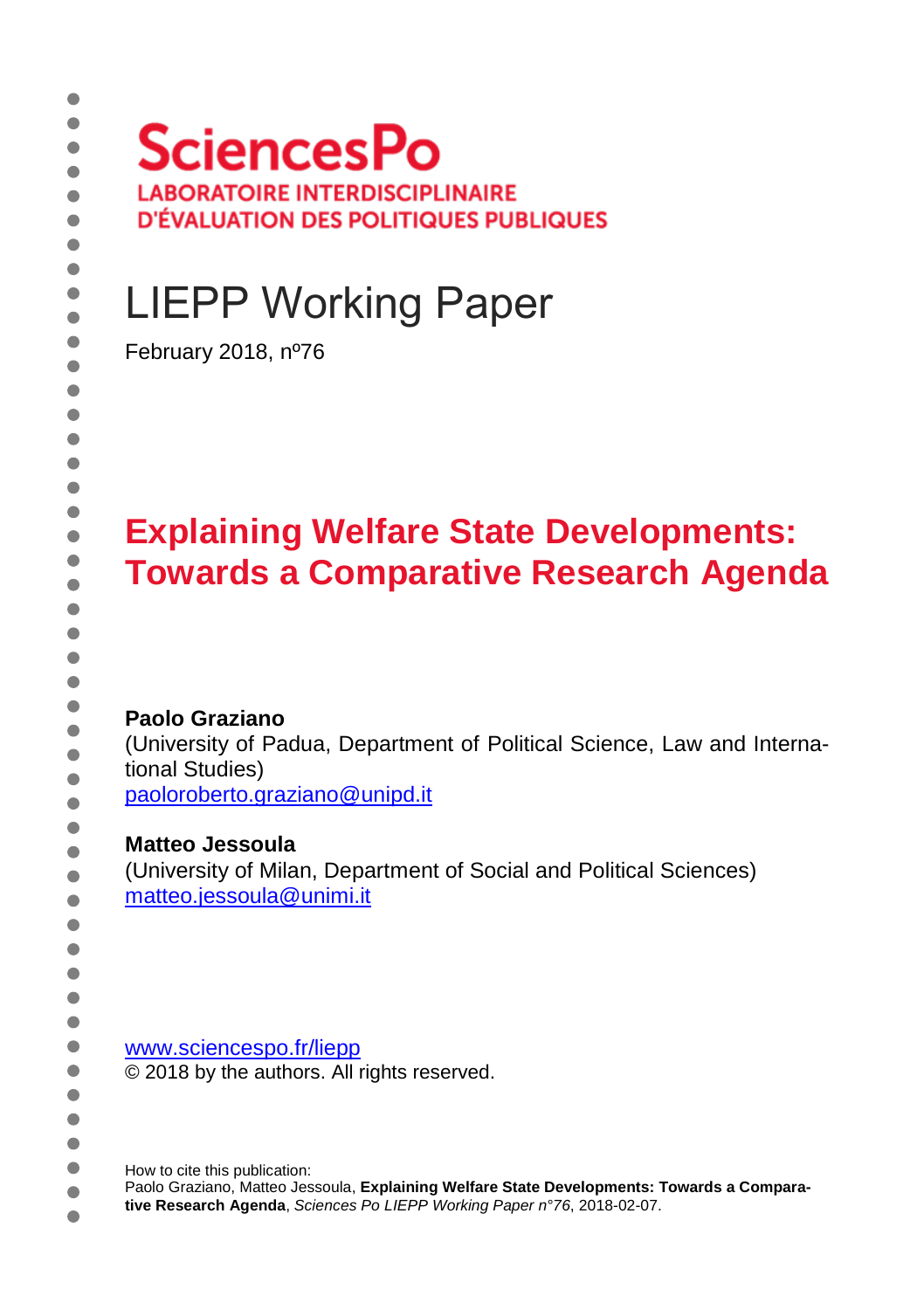## **Explaining Welfare State Developments: Towards a Comparative Research Agenda**

Paolo Graziano (University of Padua and Observatoire Social Européen, Brussels) Matteo Jessoula (University of Milan and European Social Policy Network)

#### **Abstract**

The aim of this paper is to provide a first sketch of an analytical framework which could be used for the comparative analysis of welfare state developments, under the form of *emergence*, *consolidation*, *expansion* and *reform*. We shall do so inspired by Flora and Heidenheimer's (1981) seminal work on the development of the welfare state, and more specifically we shall depart from the 'sequencing' which is provided at the end of the book in the contribution by Hugh Heclo ("Towards a New Welfare State?") which differentiates the 'stages of welfarism' in four phases: experimentation, consolidation, expansion, reformulation based on the analysis of political and economic events (Heclo, 1981: 386-387). Furthermore, we will also use Flora's 'macro-constellation' of factors in proposing an analytical framework which will be used also for comparative purposes. The article is organised as follows: section 2 traces the main similarities and differences with respect to welfare state developments in Western Europe and Latin America; section 3 critically discusses the most relevant theories of welfare state developments used for the analysis of welfare state developments in the two continents; section 4 discusses the results of our review and presents the analytical framework which should allow us to better understand – from a theoretical perspective – the evolution of welfare states in the two continents under scrutiny, and beyond.

**Keywords:** Welfare state theories; Welfarism; 'macro-constellation'; Europe; Latin America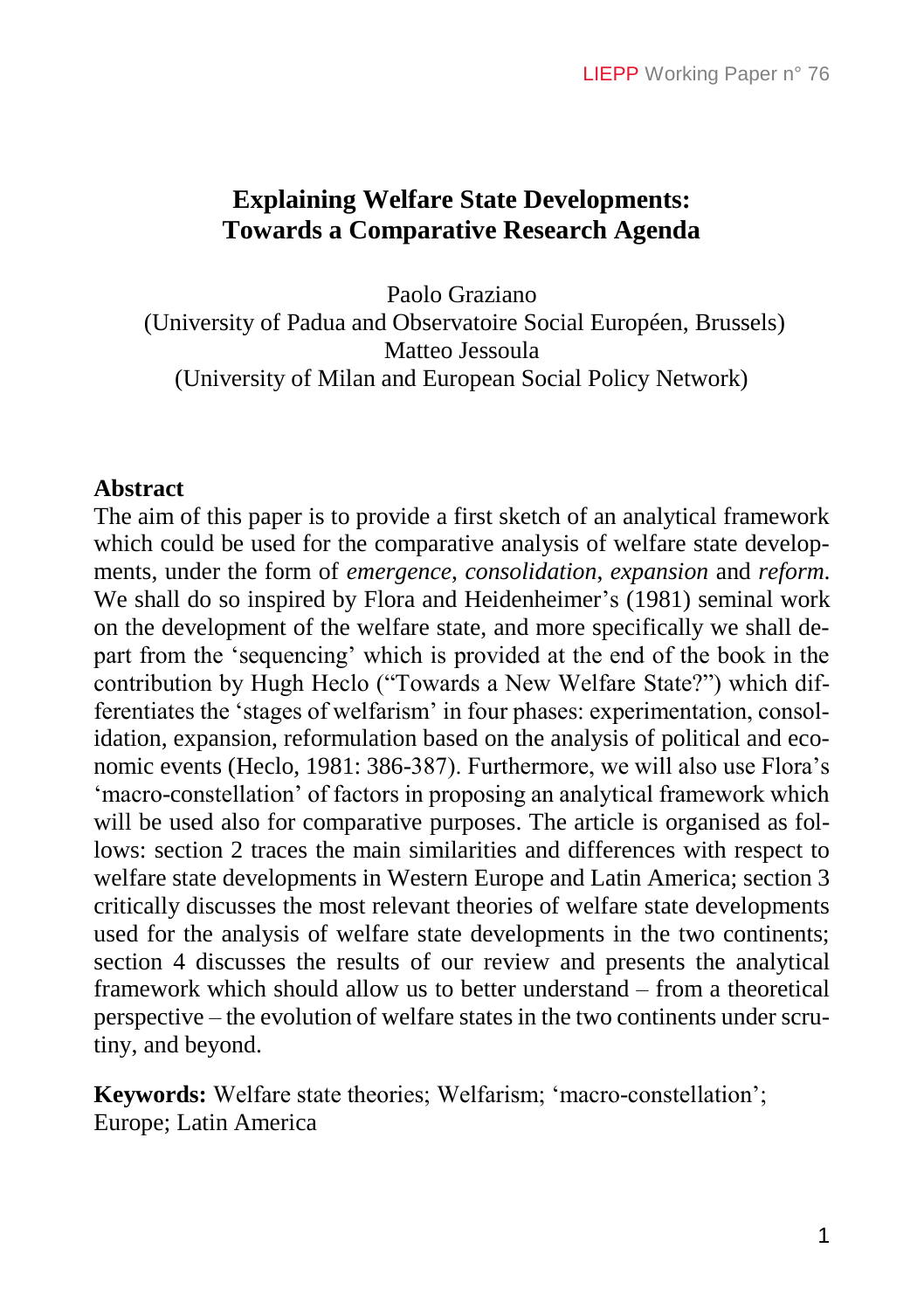#### **1. Introduction**

Welfare state analysis is several decades old and has gone through significant phases of research (Myles and Quadagno, 2002). The main focus of both theoretical and empirical research has primarily been Western Europe, together with the United States, New Zealand and Australia. As Myles and Quadagno recall: "From the mid-1970s to the early 1990s welfare state research concentrated on the long slow growth of the social programs associated with Bismarck's Germany in the 1880s to the postwar boom in welfare state expansion (the period of high industrialism) that came to maturity (and to an end) in the mid-1970s" (Myles and Quadagno, 2002: 35). Put differently, 'classic studies' in terms of both the analysis of the emergence and the consolidation of welfare state 'regimes' have been centred on a limited set of countries. Both historical accounts (among others, Begg, 1961; Baldwin, 1990) and sociological or political science accounts (among many others, Wilensky, 1975; Korpi, 1983; Esping-Andersen, 1990) have been focusing on economically 'advanced' countries, limiting the geographical scope of their analysis. Only over the past decade a growing interest towards other regions of the world has developed, primarily Asia and Latin America (Gough and Wood, 2004; Carnes and Mares, 2007; Castles, Leibfried, Lewis, Obinger and Pierson, 2010; Kennett, 2013). The widening of the empirical cases constitutes a great opportunity for broader welfare state theorisation, and so far – at least to our knowledge – only limited attention has been paid to the determinants of welfare state emergence, consolidation and reform in such a comparative fashion, i.e. including both 'developed' and 'developing' countries. Gough, for example, has been working with continuity on the analysis of 'social policy regimes in the developing world', but has not been primarily interested in understanding the 'politics of welfare state' in a comparative perspective.

The aim of this paper is to provide a first sketch of an analytical framework which could be used for the comparative analysis of welfare state developments, under the form of *emergence*, *consolidation*, *expansion* and *reform*. We shall do so inspired by Flora and Heidenheimer's (1981) seminal work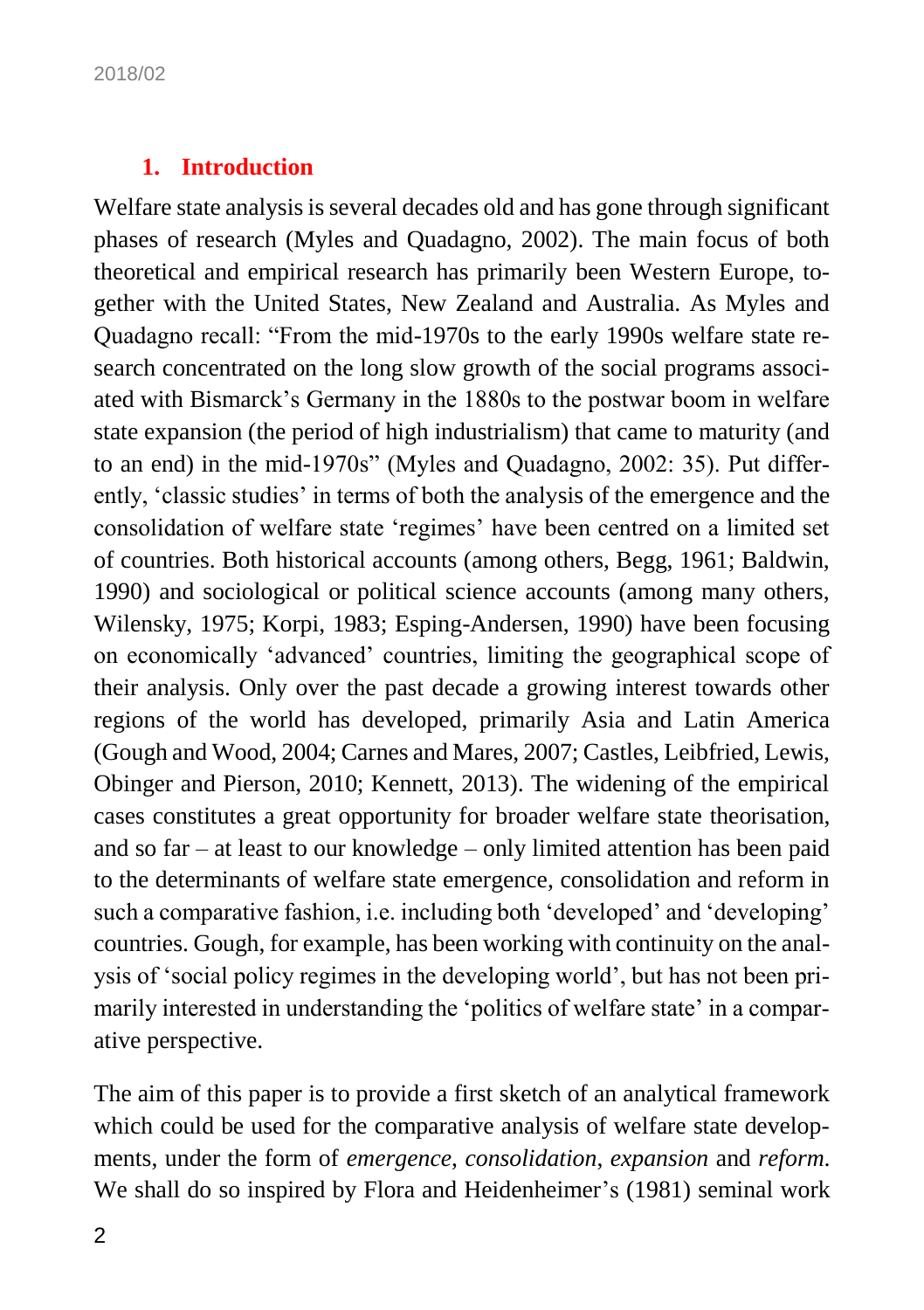on the development of the welfare state, and more specifically we shall depart from the 'sequencing' which is provided at the end of the book in the contribution by Hugh Heclo ("Towards a New Welfare State?") which differentiates the 'stages of welfarism' in four phases: experimentation, consolidation, expansion, reformulation based on the analysis of political and economic events (Heclo, 1981: 386-387). Furthermore, we will also use Flora's 'macro-constellation' of factors in proposing an analytical framework which will be used also for comparative purposes. More specifically, according to Flora (1981), a 'macro-constellation' of factors has favored the introduction of social protection schemes and their subsequent expansion. The emergence of the welfare state was actually linked with peculiar conditions in i) the international system, ii) the nation-state, iii) mass democracy, iv) family-population, v) industrial society, vi) capitalism.

The article is organised as follows: section 2 traces the main similarities and differences with respect to welfare state developments in Western Europe and Latin America; section 3 critically discusses the most relevant theories of welfare state developments used for the analysis of welfare state developments in the two continents; section 4 discusses the results of our review and presents the analytical framework which should allow us to better understand – from a theoretical perspective – the evolution of welfare states in the two continents under scrutiny and beyond.

# **2. Welfare state development in Latin America and Europe: a sequenced process**

# *2.1. The European trajectory*

Before reviewing existing theories of welfare state change, we need to verify if and how the sequencing of welfare state trajectories in Europe and in Latina America can be compared. For this purpose, it is necessary to briefly outline the main stages and features of social protection development in both areas of the world. In a nutshell, a sequenced process may in fact be observed with four main phases in both regions.

In Europe, as recalled by Briggs (1961: 250), after the early start in Germany (1882, 1884 and 1889) – which was soon followed by Denmark (1891-1898)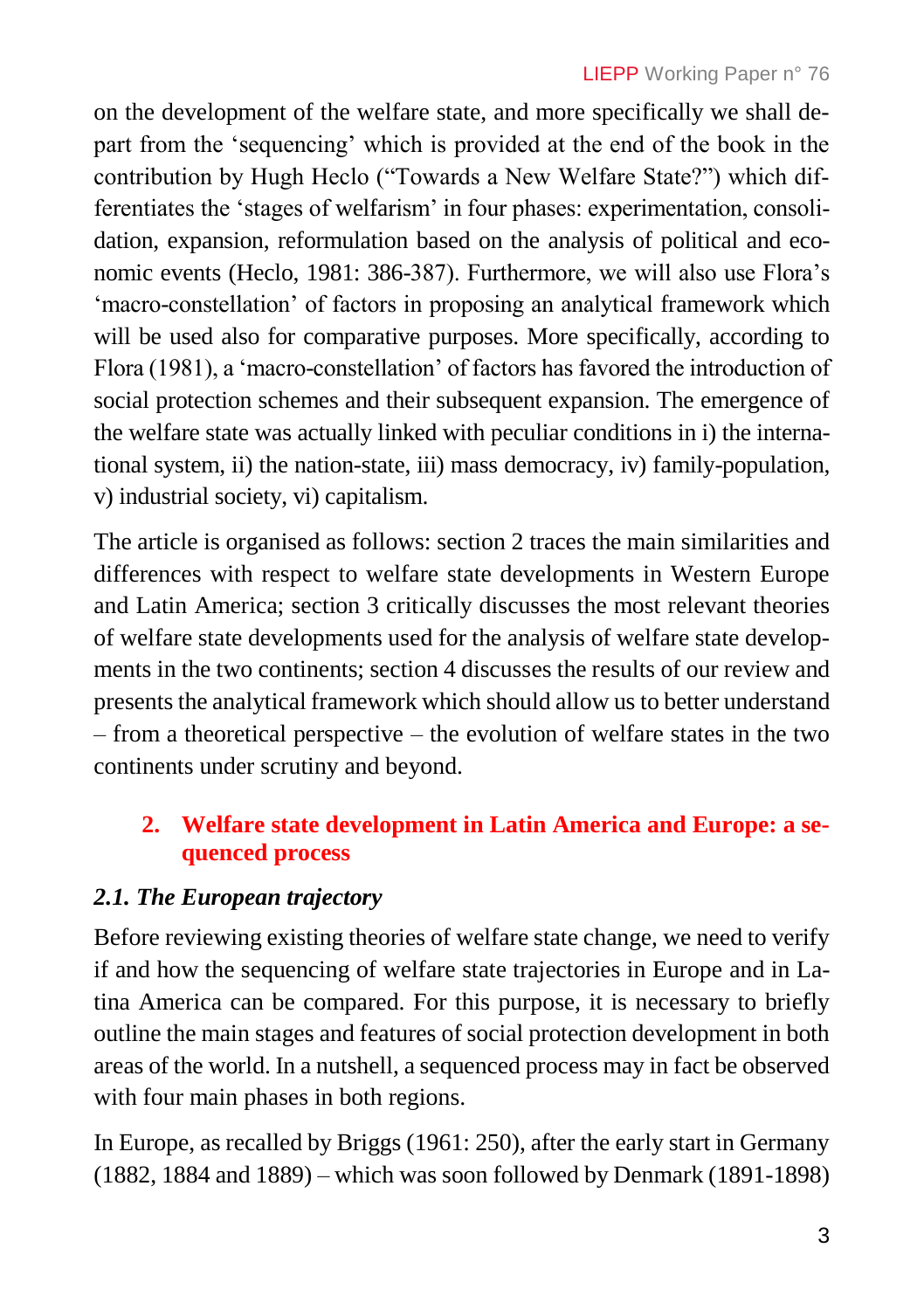and Belgium (1894-1903) – social protection was diffused throughout the continent during a period which can be labeled as the 'emergence' of the welfare state. This period stretches from the last two decades of the 19<sup>th</sup> century until the first two decades of the  $20<sup>th</sup>$  century. By the 1920s, all Nordic, Anglo-Saxon, Central and South European countries had established at least one public social protection schemes and completed the *emergence* (Heclo would call it 'experimentalis<sup>[t]</sup>' – Heclo, 1981: 386) phase of welfare state development. In Briggs' words: "By the end of the nineteenth and the beginning of the twentieth century there had been a general reaction against attempts to maintain self-regulating systems of markets. This reaction has been variously described as 'the decline of liberalism', 'the advent of collectivism' and 'the rise of socialism'" (Briggs, 1961: 229-230). From a policy perspective, it was a phase characterised by state solutions – especially in health care, pensions and social assistance fields – built following 'collectivised' social protection concerns which were institutionally taken into full consideration for the first time in history. Put differently, the state took over the market and the family (and charities).

The first social protection schemes were built in accordance to different principles, namely social insurance and social assistance – apart from the Swedish universalistic pensions system, already inspired by the social security principle<sup>1</sup>. Following the 'original choice' (Ferrera 1993) of protecting either workers or those most in need, two models emerged: Bismarckian systems and Beveridge (*ante litteram*) systems. There is no need to go into the details of the differences, which are well-known among welfare state scholars, but it is already during such early years that differences among 'models' of welfare states started to emerge. For our purposes, this is not particularly relevant since our main interest in this article is to unveil the shared patterns of welfare state developments (in terms of emergence, consolidation, expansion and reform/retrenchment) and not to focus on the intraregional differences which have been central in the analysis of other welfare state scholars – starting with Wilensky (1975), followed by Esping-Andersen (1990) and many

 $1$  Following Ferrera (1993) we distinguish among the various social protection principles: social insurance, social assistance and social security.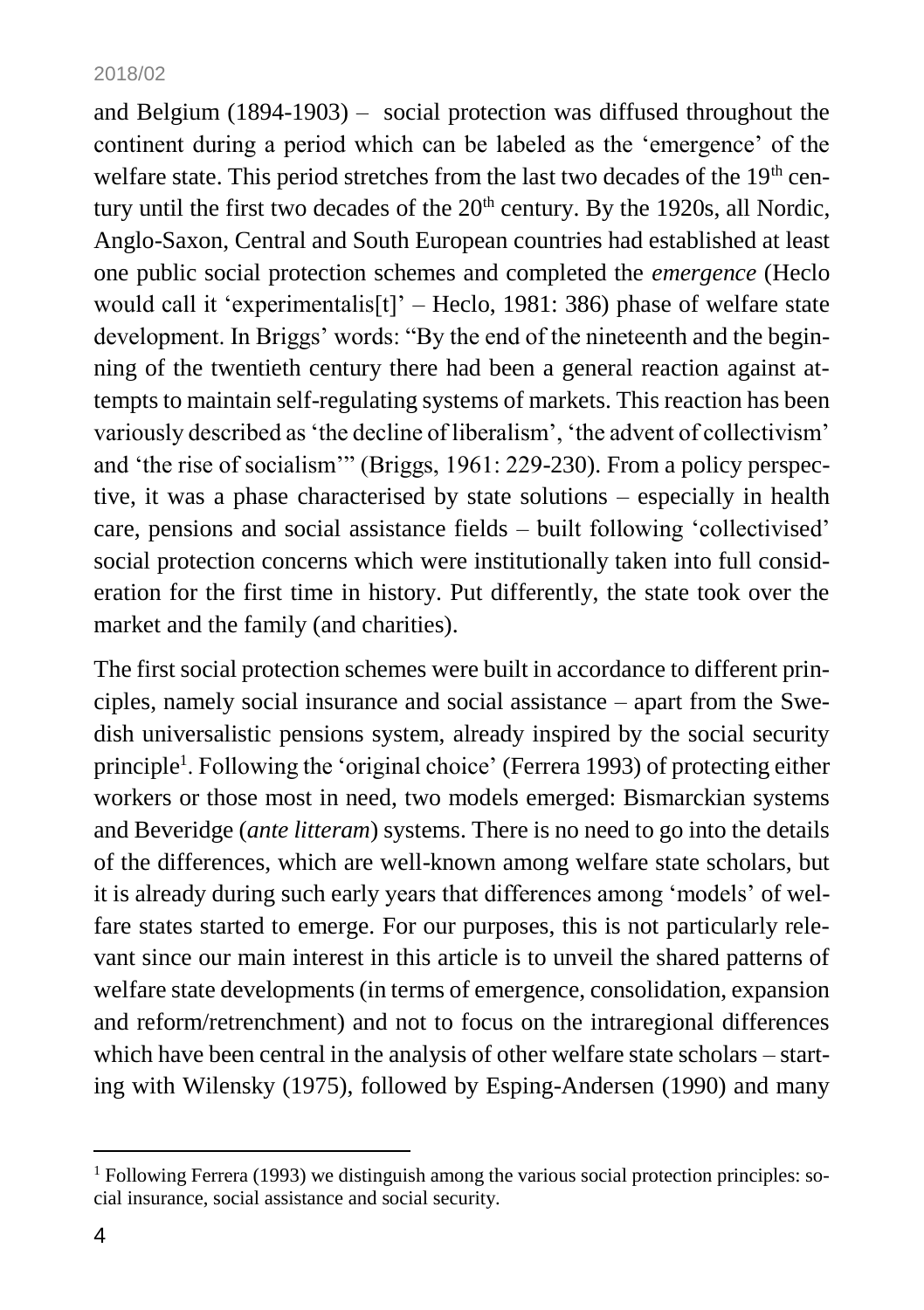others. In other terms, beyond country-specific content differences and institutional diversities which were rooted in the initial trajectories of European welfare states (Baldwin, 2005), during the 'emergence' phase both the Bismarckian and the (*ante litteram*) Beveridgean models provided modest benefits and coverage was limited to either public sector employees and blue collars or those most in need.

A phase of institutional *consolidation* then followed in the critical period between World War I and II. Consolidation implied a limited extension of social protection schemes, by enlarging the basket of protected risks and moderately increasing benefit levels. This process was apparent both in democratic systems (such as France, the Netherlands, the UK and the Nordic countries) and in countries which had fallen under authoritarian (Italy, Spain and Portugal) or totalitarian (Germany) rule. In a period characterised by economic depression and wartime planning, welfare states unified and 'standardised' previous policy experiments which were initiated in the previous phase and remedies for all citisens were institutionalised via public policies' social protection provision (Heclo, 1981).

As it is well known, this phase of moderate expansion was followed by remarkable welfare state development during the so called "Trente Glorieuses", roughly 1945-75, which we can consider as the phase of great and continuous *expansion* of the welfare state throughout Europe. As the ILO noted in 1949: "There is a movement everywhere towards including additional classes of the population covering a wider range of contingencies, providing benefits more nearly adequate to needs and removing anomalies among them, loosening the tie between benefit right and contribution payment, and, in general, unifying the finance and administration of branches hitherto separate" (ILO 1949 document, cited in Briggs, 1961: 223-224). Put differently, coverage was expanded to reach either the entire employed population – in Bismarckian systems – or the whole population – in Beveridgean countries. Most, if not all, 'old'<sup>2</sup> social risks (sickness, old age, disability, unemployment, etc..) were protected in all countries, while benefits became

<sup>&</sup>lt;sup>2</sup> The term is used here in opposition to the concept of "new social risks", cf. Taylor-Gooby (2004) and Armingeon and Bonoli (2006).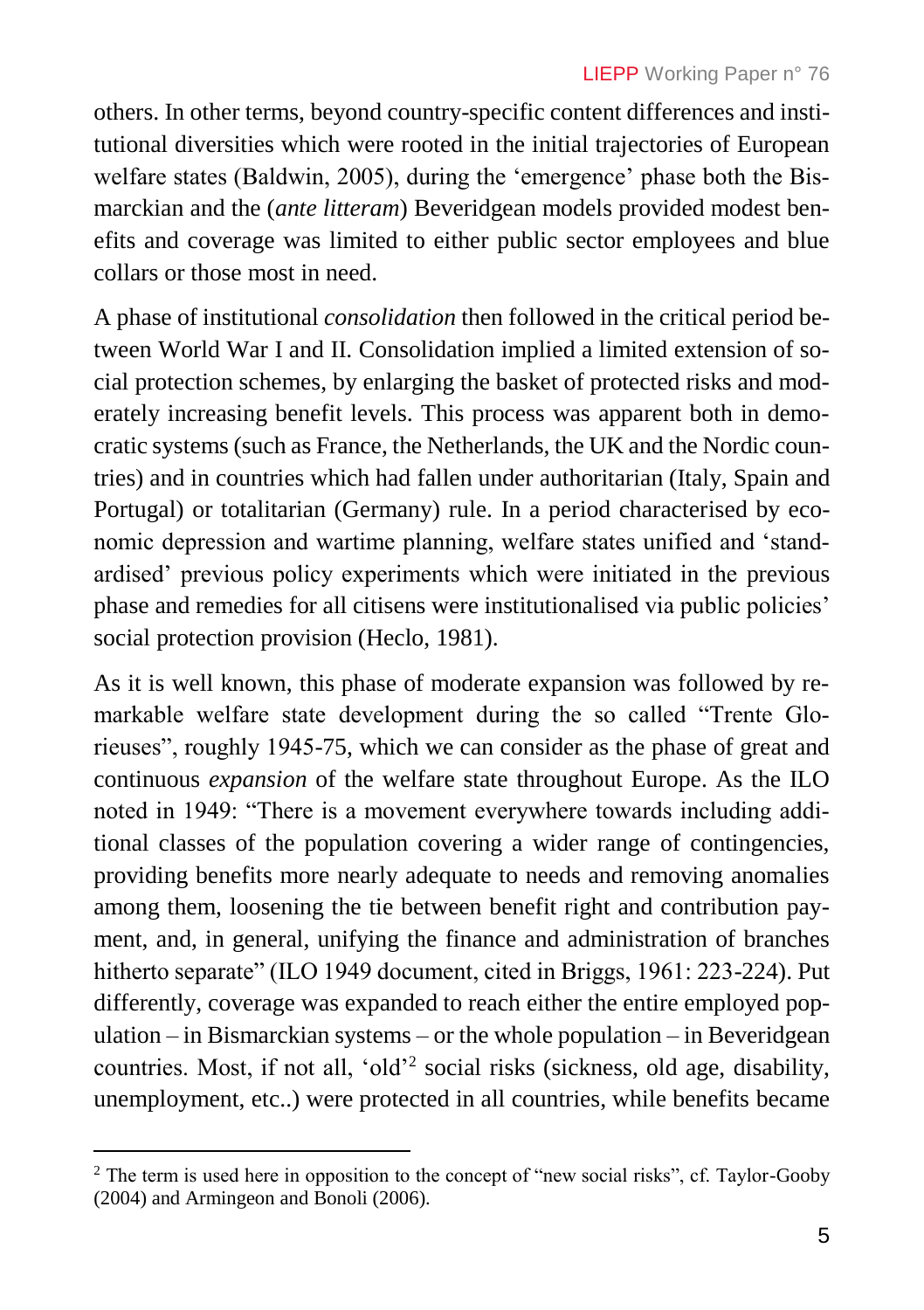more generous and schemes proliferated often giving rise to fragmented architectures along occupational lines (Bismarckian systems), including 'tiers' and/or 'pillars' characterised by different principles and mechanisms. In fact, while Bismarckian countries established non-contributory anti-poverty schemes (especially in the field of pensions and health care), systems with a Beveridgean imprint introduced supplementary contributory schemes for the employed population which were public (tiers) or private (pillars). Public (and private) social spending increased greatly (both in GDP and pro capita terms), turning into the first item of government expenditure in all European countries. In sum, during the Golden Age or *expansion* phase, welfare arrangements became a fundamental institutional feature of capitalist democracies in Europe, modifying the nature of the State – previously committed primarily to regulation, defense and maintenance of social order only – and deeply affecting political exchange dynamics in a context of democratic consolidation – both on the side of political *supply* (competition among political parties) and political *demand* (individual voters, to begin with, but even more so in terms of competition among interest groups for resource allocation aimed at responding to the members' requests).

Since the mid-1970s, however, the pre-conditions that had favored such remarkable expansion of the welfare state in Europe (more or less) rapidly faded away. Demographic trends determined ageing populations, economic growth decreased markedly, economic development was often punctuated by recurrent crises – the two oil shocks of the 1970s, the recessions in the early 1990s and 2000s until the post-2008 Great Recession –, de-industrialisation advanced and, with the transition to a service economy, labor market conditions dramatically shifted towards increased flexibility – either "across the board" or "at the margin" – and precariousness. Furthermore, also family structures were changing rapidly (Pierson, 2001), giving birth to 'new social demands' linked to 'new social risks' (Taylor Gooby, 2004; Armingeon and Bonoli, 2006).

State finances deteriorated, while international and supranational pressure increasingly constrained and oriented national policymakers' choices in the field of social policies (Graziano, 2003). Also favored by the ideological turn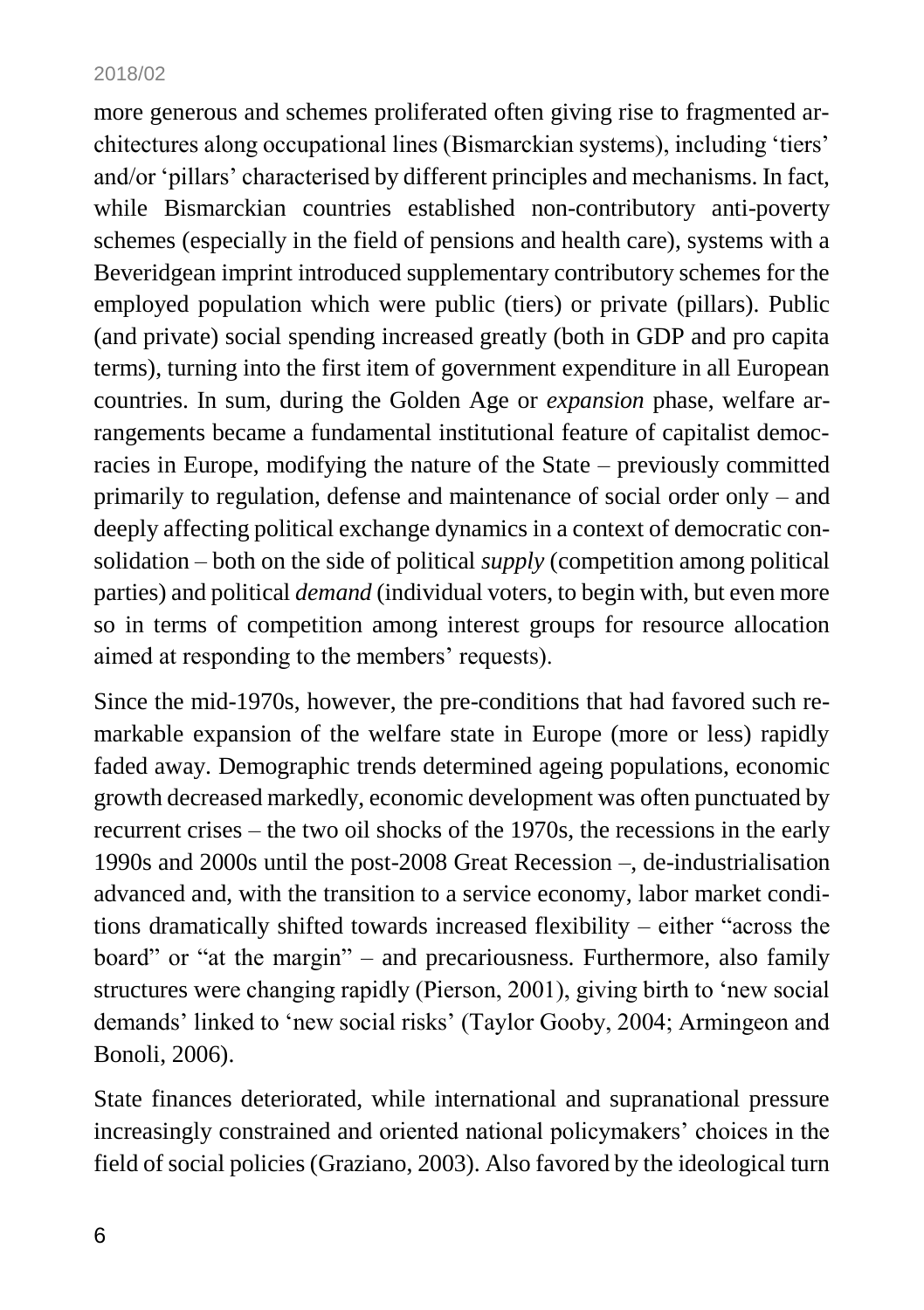towards liberalism and the shift from a predominantly Keynesian macroeconomic framework to neo-liberal recipes, since the early 1990s European countries underwent a thorough process of welfare reform, mostly characterised by retrenchment interventions (Pierson, 2001) with some attempts to "recalibrate" existing welfare arrangements (Ferrera and Hemerijck, 2003). Despite institutional resilience and inertia, almost three decades of welfare reforms have substantially modified established welfare architecture in Europe (Palier, 2010), and this is especially true after the recent wave of reform during the Great Recession, following both the global financial shock and the ensuing sovereign debt crisis (circa 2009-12). Although retrenchment may not be 'the only game in town' (van Kersbergen, Vis and Hemerijck, 2014), the past decades have been decades of reform – primarily under the form of 'retrenchment' or 'recalibration'.

# *2.2. The Latin American Experience*

When compared to European developments, the emergence of Latin American welfare states came some decades later. While pioneer countries introduced the first social protection programs in the 1910s (Uruguay) and the 1920s (Chile), most others followed in the 1930s (Brazil 1934, Colombia, Peru and Venezuela all in 1936), and in the 1940s (Costa Rica 1941, Argentina and Mexico 1943). In this period, the ruling elites both in democratic and authoritarian systems established the first social protection schemes in accordance with the Bismarckian principles, with the aim to either attract political support or co-opt politically influential groups such as the military, civil servants and "strategically located groups of public- and private sector employees" (Huber and Stephens 2012, 74). Thus, coverage mostly remained limited and circumscribed to these groups, which have been also labelled as 'insiders' (Garay, 2016).

Similarly to Europe, although the welfare effort remained significantly lower than in most European countries, the three decades from the 1950s to the 1970s represented a period of substantial welfare state expansion – especially (but not exclusively) in the richest countries of the region. Welfare state expansion occurred in a phase marked by strong economic development and growth, favored by the adoption of the protectionist ISI (*Import Substitution*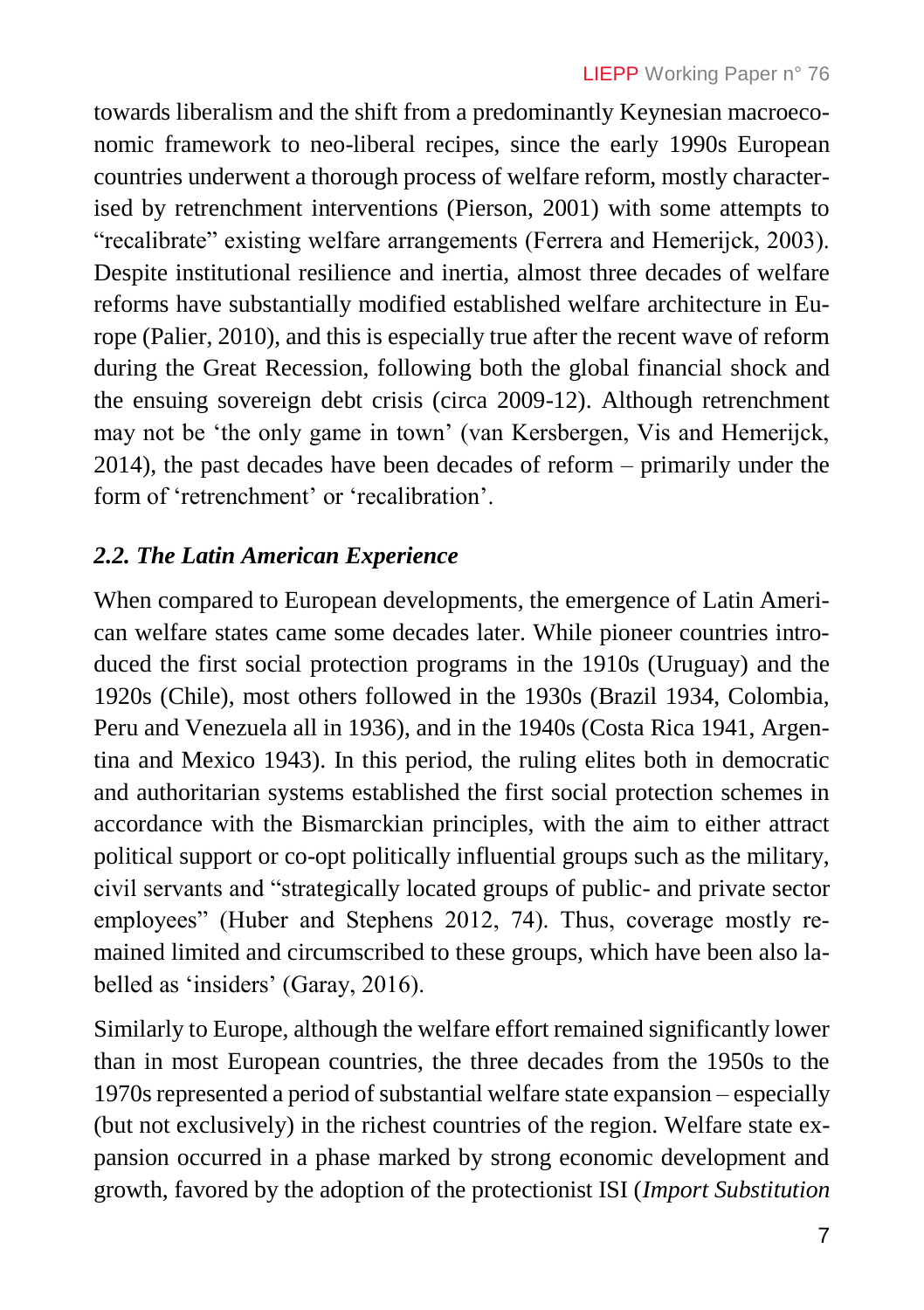*Industrialisation*) model and state-led industrialisation, relative insulation of domestic policies from external pressure, and the strengthening of the working class and labor (Filgueira, 2005). A sequential and predominantly pathdependent process of welfare state expansion appeared, with subsequent extensions of coverage aimed at protecting the different occupational categories and especially the formally employed population (Huber and Stephens, 2012), while inclusion of rural and informal workers lagged behind (Haggard and Kaufmann, 2008). Most developed Latin American welfare states turned into occupationally fragmented institutional architectures, with notable regressive implications and policy profiles primarily attached to the male breadwinner principle (Franzoni, 2008).

The two subsequent phases showed opposite developments. Between the 1980s and the early 2000s, despite the 'third wave' of democratisation involving most Latin American countries (Huntington, 1991), social policy expansion was significantly constrained and both retrenchment measures and processes of privatisation appeared especially in high spending sectors such as pensions. This phase was substantially affected by three key dynamics: i) recurrent economic and debt crises, ii) the abandonment of the ISI model with the shift to more open economies, and iii) increased pressure from international institutions such as the World Bank and especially the International Monetary Fund (IMF). It was a phase characterised by crisis and (neoliberal) reform, similarly to the European context although the determinants were different (see next section) and in Latin America the influence of the so called 'Washington consensus' was particularly relevant in terms of promoting neoliberalism: "The template for Latin America's engagement with neoliberalism was the Washington Consensus — the name and indication of how far neoliberalism was leveraged by the US and the international financial institutions. The Washington Consensus set out to transform economic practices across Latin America via a range of policies from the privatisation of public assets to cuts in public expenditure, and it played well at a time of conservative and timid democratisation when the 'excesses' of the Left were blamed for having provoked the violence that engulfed much of the region in the 1960s and 1970s." (Grugel and Riggirozzi, 2012: 4).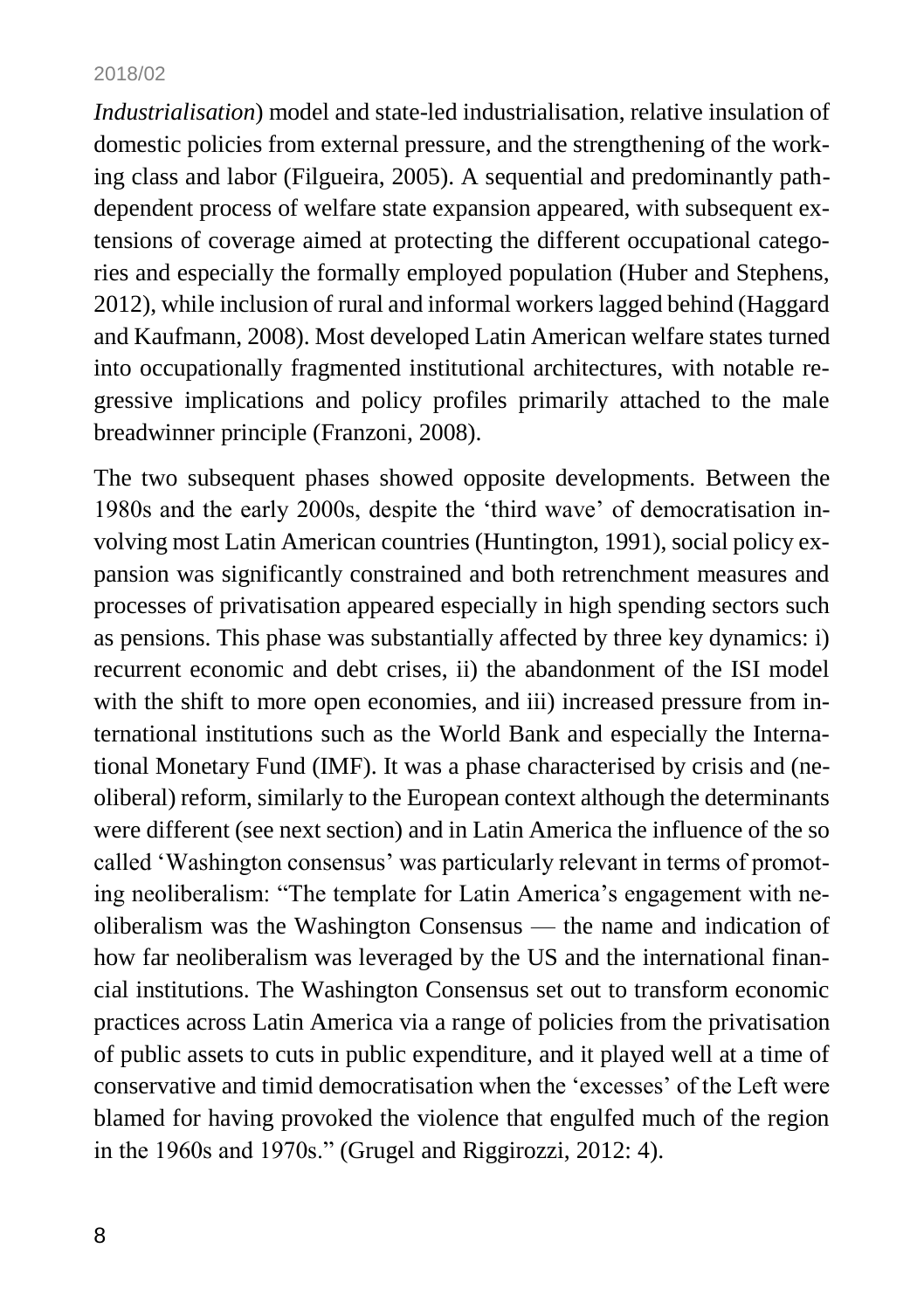Differently, since the early 2000s a phase of remarkable expansion of welfare programs opened in most, if not all, Latin American countries. Notably, this phase was also characterised by a shift towards more inclusive social policies, with the establishment of important non-contributory benefits – pensions, health care programs, family benefits and conditional cash transfers (CCT) – directed to protect traditional 'outsiders' – informally employed and rural workers in Latin America – often in combination with increased investment in education (Pribble, 2014; Garay, 2016). To be true, Latin America has been the first continent to formulate, adopt and implement 'post-neoliberal' policies on a wide scale: "In Latin America, attempts to articulate a new political economy of development began gradually around the turn of the millennium as a series of left, or left of centre, governments took office, promising an end to the cautious pro-elite era of democratisation and a more expansive approach to welfare spending" (Grugel and Riggirozzi, 2012: 2).

In fact, the most striking feature of recent reforms in Latin America is the inclusive nature, especially in terms of including 'outsiders' which have often been seen as the least protected due their traditional lack of political and social representation. Similar to more recent changes in European countries with respect to the insiders-outsiders cleavage (Tepe and Vanhuysse, 2013), also in Latin America outsiders have become politically 'more attractive'. Especially in some Latin American countries, following the democratic transitions mentioned previously, the outsider population became quite considerable (between 40% and 60% of the total population), "and displayed two fundamental features: *political relevance* and *policy neglect*" (Garay, 2016: 24). We shall turn more specifically to the determinants of such change, but for the moment it suffices to say that in light of such 'inclusive turn' we label this second wave of reforms as expansionary ones with a particular visible 'inclusive' nature.

We may conclude this section by pointing at three main inter-regional differences: i) welfare state development was delayed in Latin America as compared to Europe; ii) welfare state expansion constituted a much more homogeneous process – in terms of achievements, expenditure levels, coverage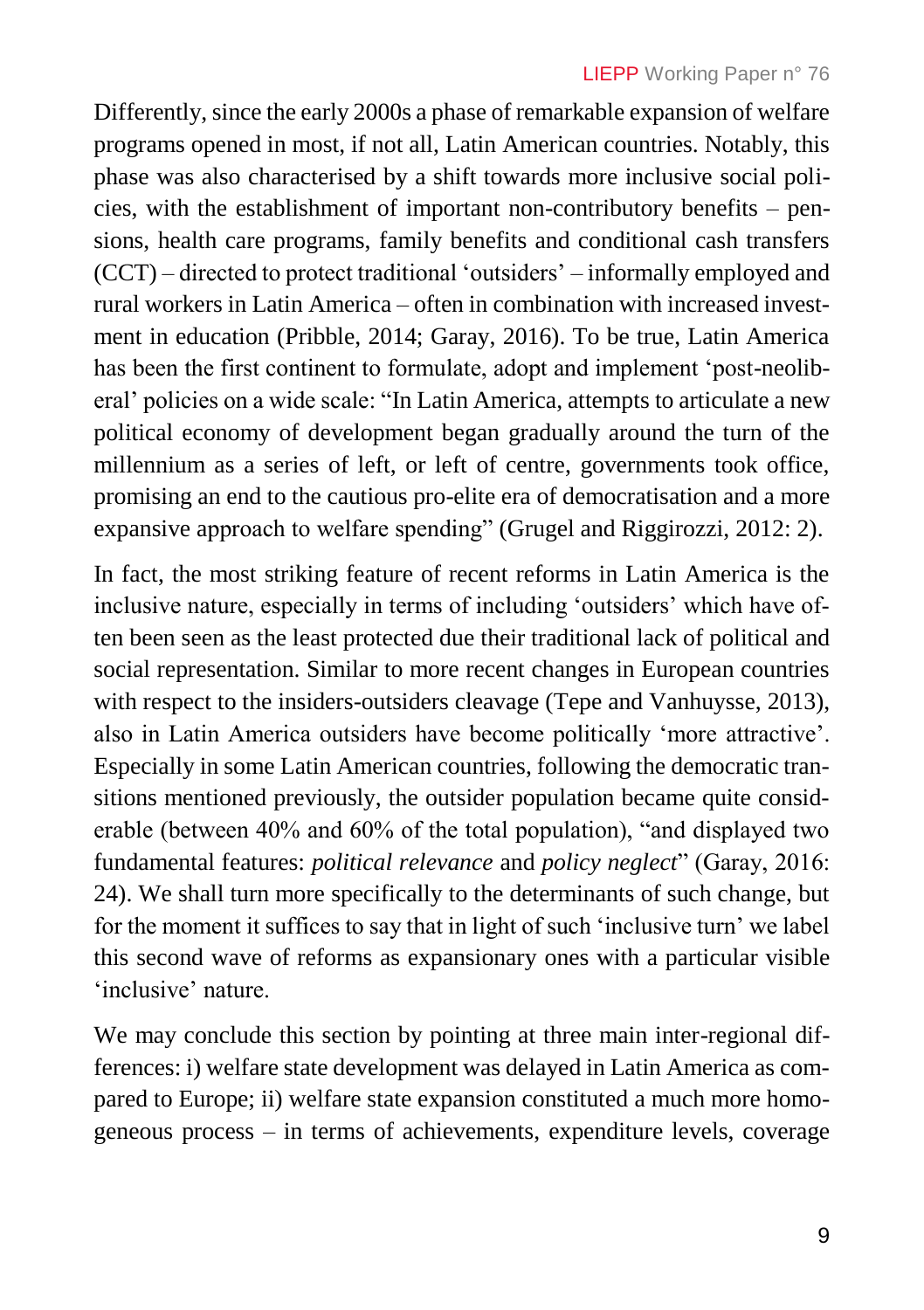and benefit generosity<sup>3</sup> - in West European countries than in Latin America; iii) the current phase of welfare state development in Western Europe is quite different from the one experienced by Latin America. Table 1 illustrates similarities and differences in the various phases of welfare state development.

**Table 1.** 

| таніст.<br>Phases of welfare state development in Europe and Latin America |                   |                      |  |  |
|----------------------------------------------------------------------------|-------------------|----------------------|--|--|
|                                                                            | <b>Europe</b>     | <b>Latin America</b> |  |  |
| 1880s-1920s                                                                | Emergence         |                      |  |  |
| 1920s-1940s                                                                | Consolidation     | Emergence            |  |  |
| 1950s-1970s                                                                | Expansion         | Consolidation        |  |  |
| 1980s-2000s                                                                | Retrenchment      | Retrenchment         |  |  |
| 2000s-2016                                                                 | Retrenchment      | Expansion            |  |  |
|                                                                            | (activation turn) | (inclusive turn)     |  |  |

*Source*: Authors' elaboration on various sources.

### **3. The 'What' and the 'Why' of Welfare State Development. A cross-regional perspective.**

In reviewing the theoretically informed contributions aimed at explaining welfare state change in the two regions, it is preliminarily important to identify 'what' this literature has tried to explain – the *explanandum* – and which factors (*explanans or explanantes*) have been considered relevant in triggering certain developments – the 'why' question. As already mentioned, there are a limited amount of comparative theoretical contributions, and the main aim of this paper is to provide an analytical framework which may be useful both theoretically (systematizing existing knowledge and contributions in terms of causal links) and empirically (providing a point of departure of further empirical enquiries).

<sup>&</sup>lt;sup>3</sup> Just to mention the cornerstone of modern welfare state, in 1980 pension coverage varied between 20% and 80% of the population in Latin American countries, according to Haggard and Kaufmann (2008). Such a remarkable variation was not apparent in Europe after the *Trente Glorieuses*. European welfare states differed more in organizational terms (the 'how' dimensions) than in welfare effort ('how much') (Esping-Andersen, 1990).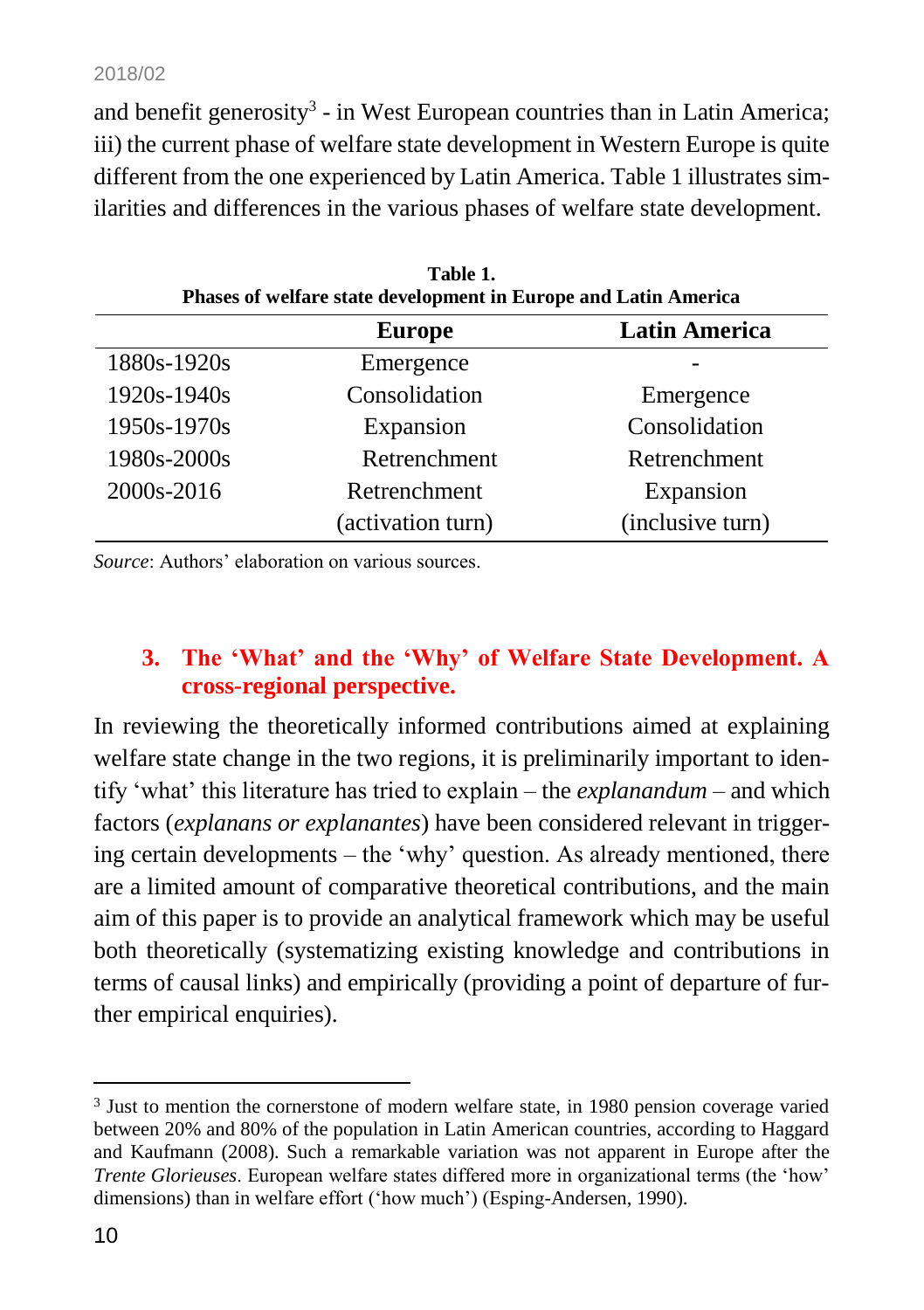Regarding the *explanandum*, the literature on both European and Latin American countries has focused on understanding and interpreting the i) *emergence*, ii) the *expansion*, iii) and the *reform* – via retrenchment or recalibration measures – of welfare state arrangements. However, scholars differed much in the specific object of their analysis: while some have focused on social policy *outcomes* – such as poverty or inequality –, other have shortened the causal chain by pointing their analytical lenses towards policy *outputs*. Furthermore, with respect to policy outputs, several welfare state policies have often been analyzed in a very sectorial fashion (healthcare, pensions, social assistance, employment, etc.). In the latter case, some have aimed to interpret reform content – typically through qualitative analysis –, while others have indulged in more quantitative measures of 'welfare effort' – generally combining coverage, expenditure and benefit levels indicators. With this respect, a number of problems have emerged, especially in terms of *timing* and *measurement*. In terms of *timing*, several contributions have taken a short or medium term approach, i.e. focusing on a 'wave' of reforms and focusing on the nature of changes with respect to a status quo (for example, the reforms of the 1990s, the reforms of the 2000s, etc.). With respect to *measurement*, although coverage, expenditure and/or benefit levels have been the most important indicators considered, much more disagreement can be seen in terms of labelling the possible policy change occurred in a given country or set of countries. Put differently, quite often in analyzing policy content researchers have indulged in discretionary zeal and what may have been considered as 'radical' or 'paradigmatic' changes to some, were seen as marginal changes by others (see, for example, the debate on the changes in Scandinavian welfare states during the '90s: Kvist and Greve, 2010). In terms of both outputs and outcomes, the 'modelling business' in welfare state analysis (Abrahamson, 1999; Powell and Barrientos, 2011) has also gained quite a prominent role in the last decades, especially after the publication of Esping-Andersen's 1990 contribution. In this article we shall deliberately not consider the 'regime' literature since our main goal is to focus on welfare trajectories and not on welfare variants.

Turning to the drivers of change, a broad set of explanatory factors has been produced by welfare state literature which we will not review at length due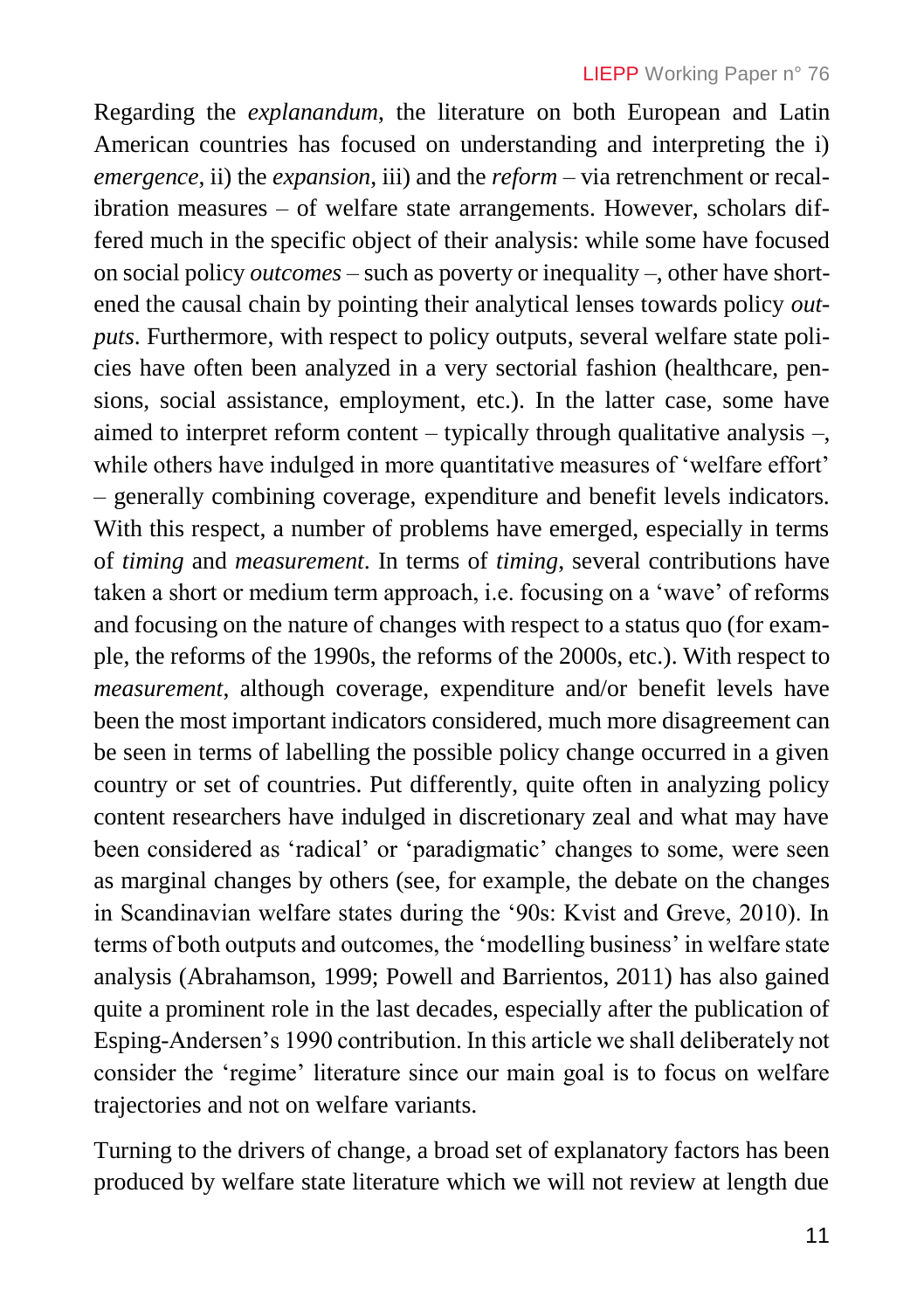to space reasons. For the purpose of this article, it suffices to note that different emphasis has been placed on some factors rather than others. For example, Gough, in an early attempt to critically review the main explanatory factors, focuses on "three major schools of non-Marxist thought" which are "functionalist theories of welfare state, economic theories of government policy, and pluralist theories of democracy" (Gough, 1978: 28). Clearly, the theories are not mutually exclusive since several factors may account for a specific welfare state development. Flora has been the scholar that has proposed possibly the most encompassing 'multicausal explanatory framework' mobilizing a wide range of drivers: three factors are of a socio-economic nature (industrialism, capitalism and family/population), three are of a political one (mass democracy, nation state, and international system). Beyond Flora, and especially in the account of the most recent reforms, also institutional factors such as regime types, state organisation (centralised versus federal systems), bureaucratic and administrative features, policy settings, etc. (Pierson, 2001; Rothstein, Samanni and Teorel, 2012) have been considered. In sum, and broadly speaking, explanatory factors can be clustered in three main groups: i) *socio-economic*; ii) *political; iii) institutional*.

The *socio-economic factors* are well known and were mobilised by the "first generation" of welfare state scholars (Myles and Quadagno, 2002: 36): economic growth and social development, which may be linked to the three above mentioned socio-economic factors considered by Flora. The so called 'logic of industrialism' is undisputedly considered as the main driving force behind the emergence, consolidation and expansion of European welfare states. The most diffused version of the theory is the "weak" version according to which "industrialism and its correlates (economic growth, population aging) are necessary to account for the common trend line in welfare state expansion" (Myles and Quadagno, 2002: 36). Especially during the 'golden age' of welfare state, it seemed quite clear – and uncontested – that rising incomes gave an opportunity to governments to raise growing taxes without penalizing workers too much. Furthermore, "rising productivity and changing labor force practices led to the spread of retirement, a development that generated enormous demand for the expansion of public pensions. These correlates of a mature industrial order clearly matter, and measures of GDP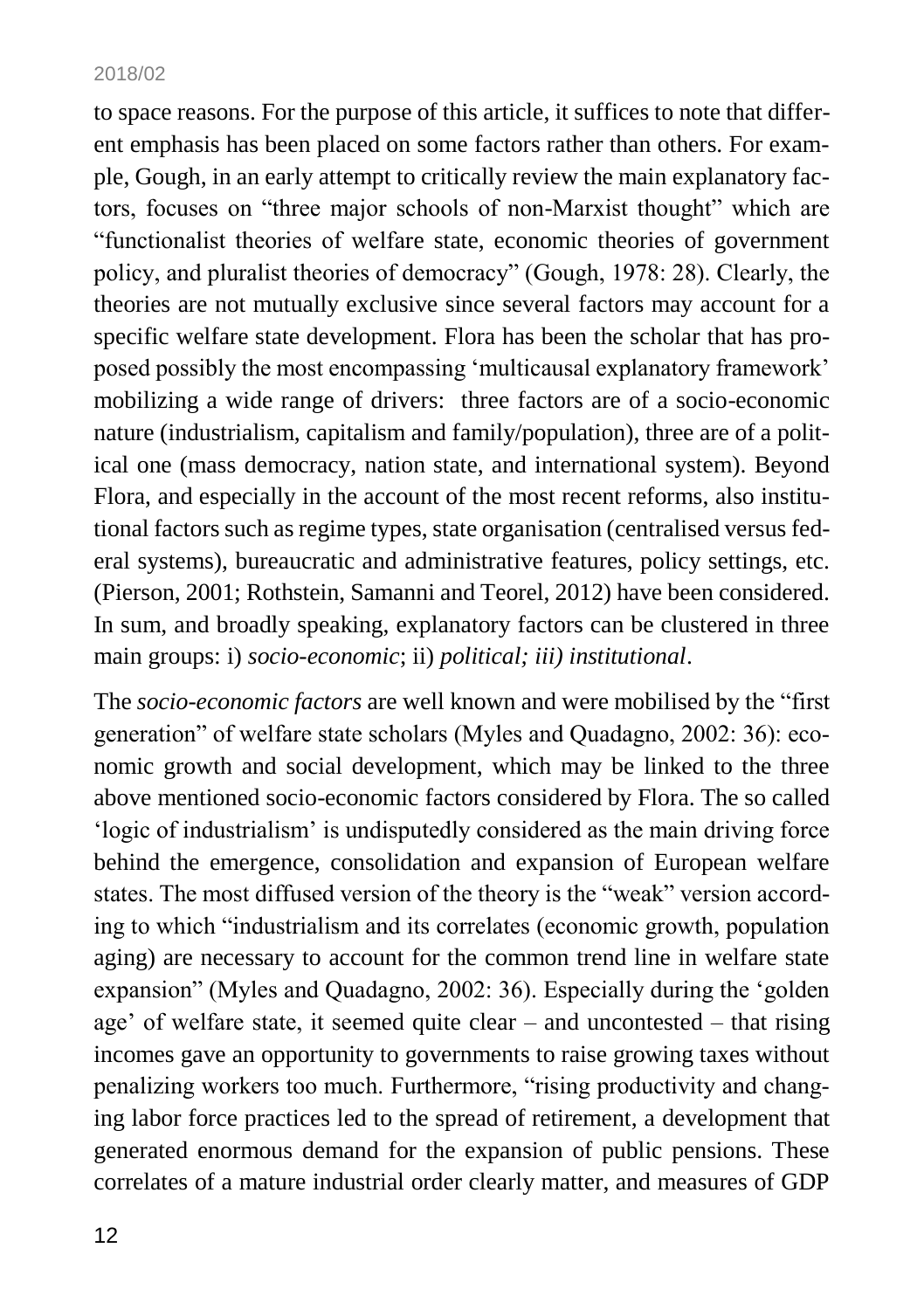per capita and percentage of elderly are now standard control variables in all empirical models of welfare state spending" (Myles and Quadagno, 2002: 36). Put differently, "[i]f there is one source of welfare spending that is most powerful—a single proximate cause, it is the proportion of old people in the population" (Wilensky 1975: 47). Such a 'logic' may have been particularly convincing in terms of the *quantity* of welfare state provisions, but not satisfactory in understanding the *quality* (or different welfare state policy 'menus', not only in terms of goals but also in terms of principles, procedures and funding) available in different European western states. Especially in the comparative analysis of welfare states, the need for more fine grained type of research and explanations which went beyond the pure logic of industrialism (or postindustrialism; Armingeon and Bonoli, 2006) became quite clear.

Together with socio-economic factors, also *political factors* gained growing scholarly attention – especially with regard to the emergence and consolidation of European welfare states. In the path-breaking neo-marxist accounts provided by authors like Offe (1972) the political factors are strongly associated to the 'logic of capitalism': "The common denominator of the most advanced and of the most backward welfare state is the coexistence of poverty and affluence, or in more precise terms, the coexistence of the logic of industrial production for profit and the logic of human need" (Offe, 1972: 480). In this specific reading, "Welfare states are the inevitable product of large economic forces beyond the control of policy makers and publics that compel a common response." (Myles and Quadagno, 2002: 37). A more 'pure' political account of welfare state development and specificities is linked to the so called Power Resource Theory or Approach which was formalised by Korpi (1983) and then picked up by a series of scholars. According to this approach, "because of differences in the ways that socio-economic class is related to types of power resources controlled by citisens as well as to patterns of life-course risks among individuals differently positioned within socio-economic structures, welfare state development is likely to reflect class-related distributive conflict and partisan politics" (Korpi, 2006: 3). Empirically, welfare state differences in terms of coverage, entitlements and benefit levels have been explained by the "relative success of left parties, particularly Social Democratic parties, aligned with strong trade unions in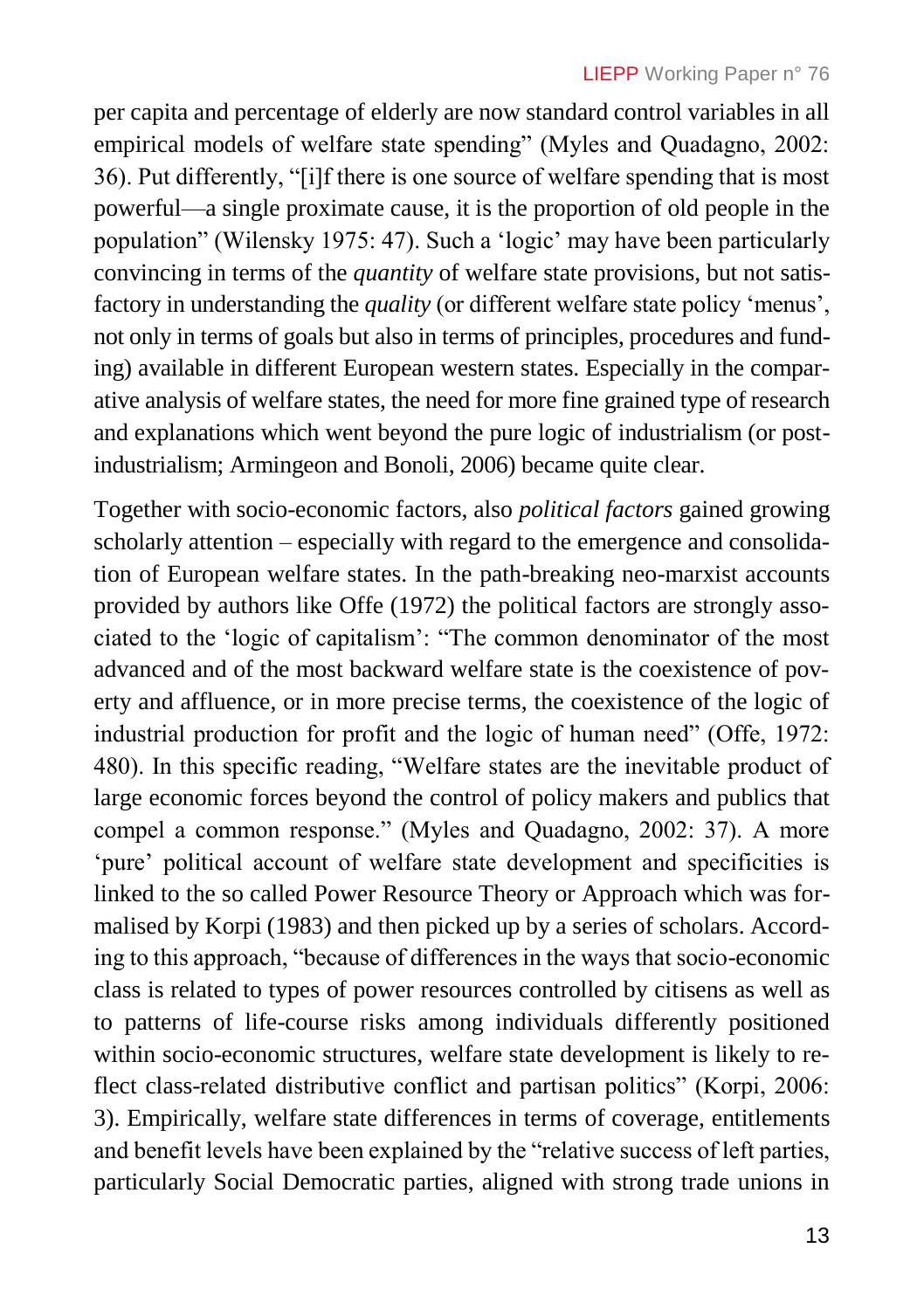shaping the democratic class struggle" (Myles and Quadagno, 2002: 38). More recently, nuances in the approach have been suggested by focusing on innovative traits of party competition in terms of changing electoral constituencies, interaction between party strategies and the institutional setting, and different linkages (particularistic vs- programmatic) between parties and voters (Häusermann, Picot and Geering, 2013: 239).

Finally, also pure *institutional factors* have been considered as drivers of welfare state developments: institutional features of government, electoral rules, institutional veto points, state organisation, bureaucratic and administrative features (particularly relevant if implementation is taken into the picture) as well as policy legacies are all explanatory factors that – according to some readings – have reduced the autonomous capacity of parties (and interest groups) in supporting welfare state expansion. Also, the emerging institutional constraints provided by globalisation and – with respect to European countries – the membership to the EU have also been scrutinised by scholars (among others, Swank, 2005; Graziano, Jacquot and Palier, 2011) interested in the role played by exogenous factors in the latest phase of welfare state development, i.e. crisis and retrenchment.

As for Latin American countries, the various contributions have highlighted the relevance of different drivers of change in the different phases. In the emergence period, the introduction of the first social protection schemes has been mostly understood, in the seminal work of Mesa-Lago (1978), as political elites' responses to mobilisation of powerful groups which were key either for electoral competition in long-standing democracies – such as Chile, Uruguay and, later, Costa Rica – or self-legitimation and consensus seeking purposes in authoritarian regimes. Although the first social insurance schemes were established independently of political regimes, Haggard and Kaufmann (2008) argue that regime type mattered also in the genetic phase, since reforms that "went beyond the incremental expansion of occupational based social security programs to encompass altogether new groups of people, including the countryside" (Haggard and Kaufmann 2008, 111) and were adopted in the three democratic regimes mentioned above (Chile, Uruguay, Costa Rica).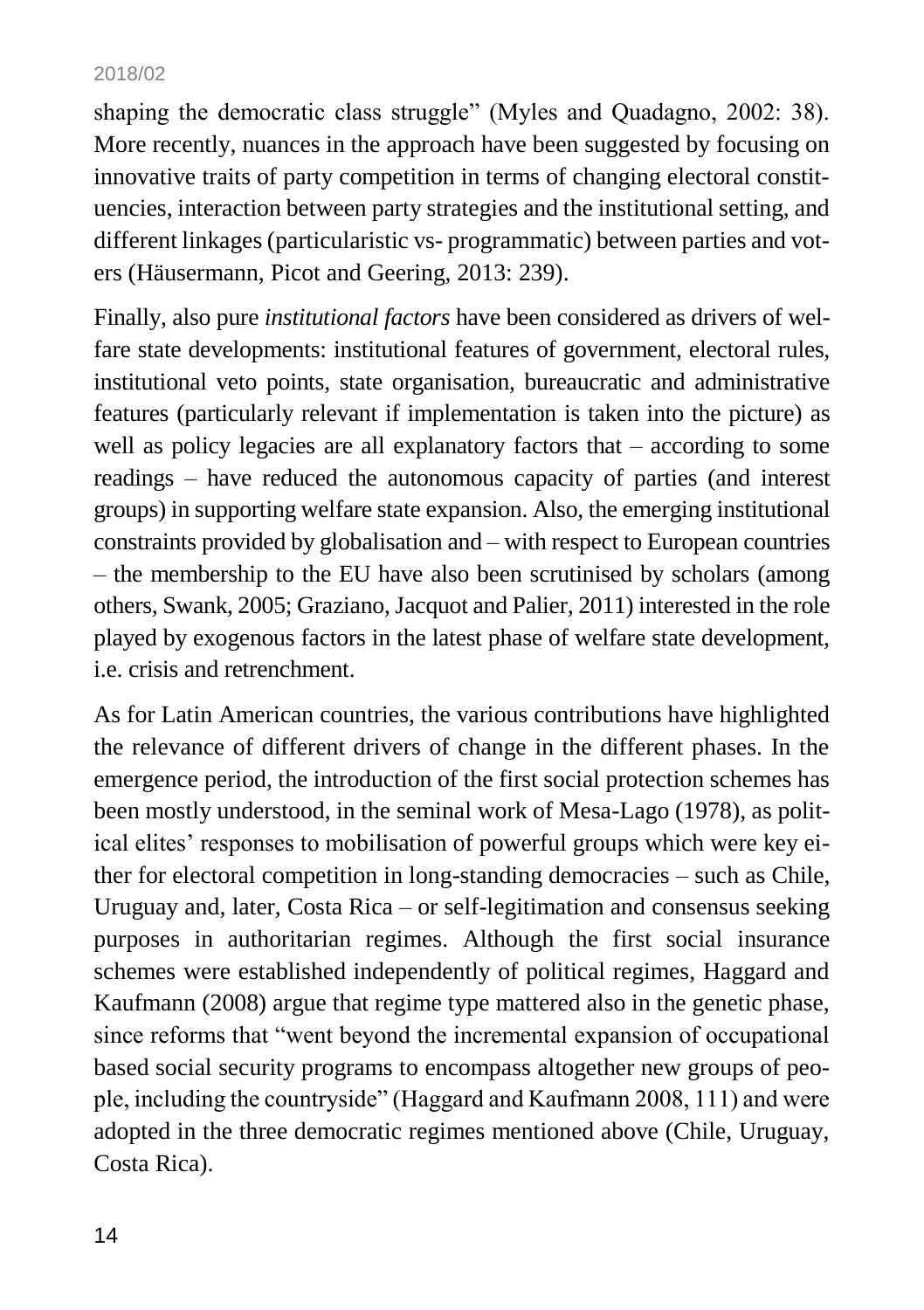*Socio-economic factors* based on the so called 'logic of industrialism' have been proposed in order to account for the two expansionary phases of the Latina American welfare state: the first, during the ISI period, and the second, more recent phase characterised by 'the inclusive turn'. Certainly, economic development and growth, as well as the commodity boom of the 2000s, were relevant context factors which allowed the expansion of social protection in Latin American countries; nevertheless, economic explanations show the same weaknesses raised by European scholars: in a nutshell, due to the long causal chain implied by economic interpretations, the 'logic of industrialism' approach is neither able – alone – to explain the emergence of different welfare regimes nor to give account of the diverse welfare efforts in countries with similar level of economic development. Consequently, even in the Latin American experience, economic explanations do not displace institutional and political interpretations which are indeed key to capture both the magnitude and the content of welfare state development, and change in the various phases (Haggard and Kaufmann, 2008; Huber and Stephens, 2012). In the same vein, regarding the recent expansionary wave of welfare state change in Latin America, the important contribution by Garay (2016) reveals significant de-alignment between periods of strong economic growth and the adoption of inclusive social policy reforms.

More prominently, *socio-economic factors* of a different fashion have been considered in order to understand social policy developments in the critical period characterised by the dismantlement of the ISI model and during the recurrent economic and debt crises in Latin America. The combination of fiscal constraints and the need to recur to external financial aid primarily by the IMF actually made domestic social policymaking increasingly porous to the neoliberal principles inscribed in the framework of the so called 'Washington consensus'. Despite the shift from authoritarian to democratic regimes in the region, in the account of Barrientos (1998) and other scholars (Madrid, 2003), the 'neoliberal turn' prompted retrenchment measures in high spending sectors such as pensions, coupled with the imposition/adoption of privatisation reforms in the same welfare sectors in accordance with policy paradigms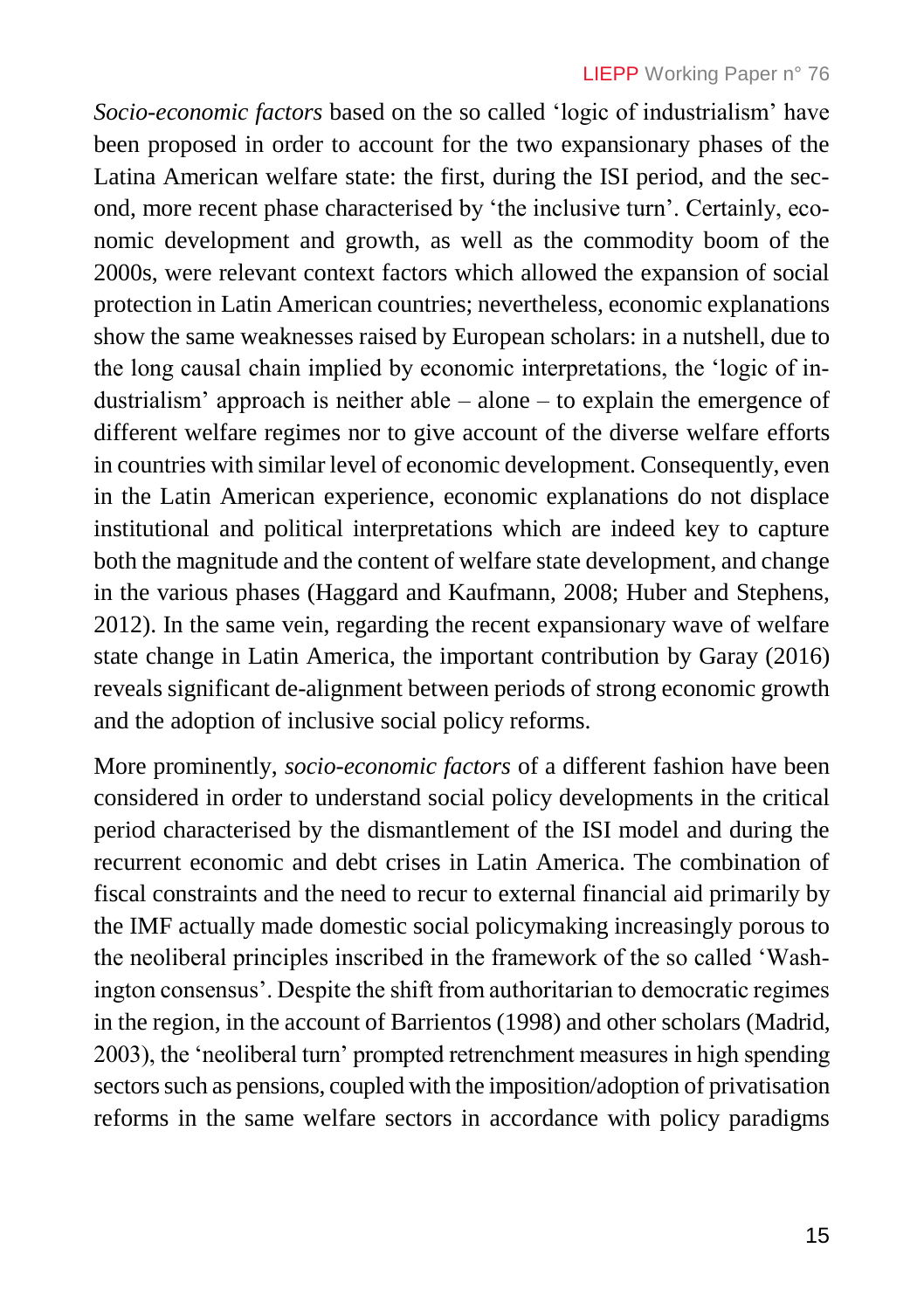promoted by the main international organisations (read, the 'three pillar' pension model by the World Bank 1994)<sup>4</sup>. Nevertheless, as showed by Haggard and Kaufmann (2008) and similarly to the findings provided by Europeanisation scholars with respect to 'external constraints', the national transposition of policy templates developed by international organisations has always been filtered - and, thus, substantially re-shaped - by domestic policy legacies and 'entrenched interests'. And this remains true even in cases where 'formal conditionality' clauses were imposed by international organisations<sup>5</sup>. Furthermore, as we will see below, international pressures have become less relevant – as well as less straightforward – in the recent phase of expansionary inclusive reforms (Garay, 2016).

*Political* and *institutional* factors therefore appear particularly decisive in understanding the long-term welfare policy trajectory in Latin America. In terms of *political factors*, Both Huber and Stephens (2012) and Haggard and Kaufmann (2008) works emphasise the key role played by democratic rule in welfare state expansion. This holds particularly true in explaining the expansionary reforms between 1980 and 2005, since democracy allowed political mobilisation of the '*left'*, thus making a difference in the long run with regard to social policy *outputs* and especially *outcomes*: "democracy in the long run makes a difference for" the adoption of redistributive social policies and, consequently, for "poverty and inequality" (Huber and Stephens, 2012: 11). Similarly, Haggard and Kaufmann contend that, by allowing both party competition for voters (electoral competition) and group mobilisation (i.e. interest group competition) – in a framework characterised by accountability

<sup>&</sup>lt;sup>4</sup> An alternative explanation for the spread of neoliberal recipes in Latin America has emphasised "diffusion" processes, also identifying the mechanism conducive to policy diffusion learning from earlier adapters, economic competition and spillover, imitation, coercion (Weyland, 2004).

<sup>&</sup>lt;sup>5</sup> Formal conditionality refers to IMF's requests of implementing structural reforms as "condition" to receive financial assistance. The same mechanism has operated in financial assistance programs by the so called Troika (European commission, European Central Bank and IMF) during the recent sovereign crisis in Europe.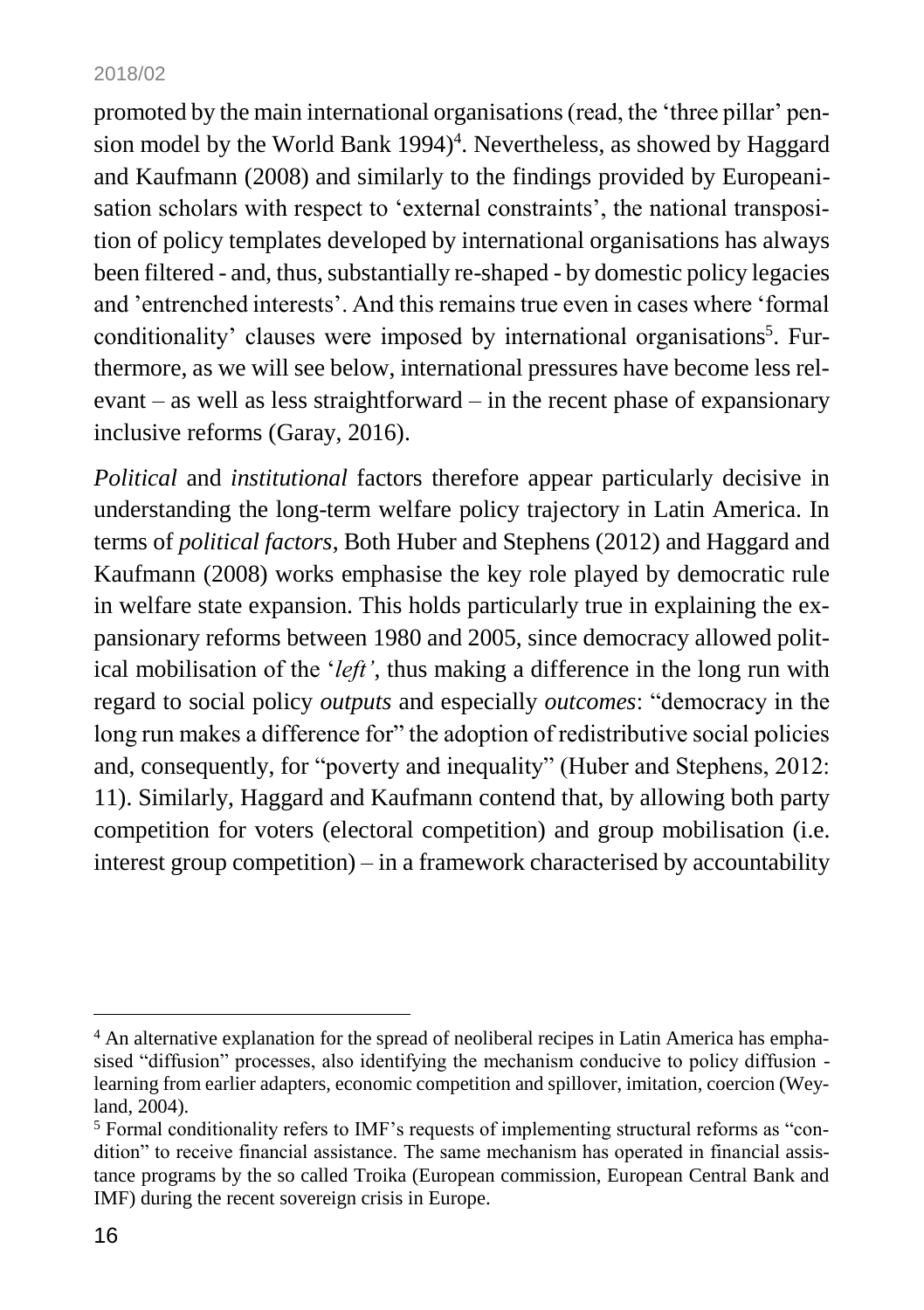procedures – democratic regimes propelled expansionary reforms in the genetic phase, during the ISI period as well as in the phase of 'inclusive expansion<sup>'6</sup>.

Nevertheless, these authors acknowledge that democracy represents a *necessary*, but not *sufficient*, condition for welfare state expansion and especially the implementation of redistributive progressive social policy reforms able to reduce poverty and inequality<sup>7</sup>. Accordingly, both contributions apply *multicausal explanatory frameworks* to interpret long term welfare state developments in Latin America. In particular, Huber and Stephens (2012) propose a modified, and more complex version, of the Power Resource Theory in order to take into account the peculiarities of the Latin American context: late and dependent economic development until the adoption of the ISI model, weakness of democracy, labor organisations and left parties. The so called 'power constellation theory' proposed by these authors therefore involves three different 'clusters' of power: the first regards the balance of national class power and party political power; the second regards the structure of state-society relations; the third concerns transnational structures of power. Applying such theoretical framework, they conclude that democracy is the most important factor in explaining welfare state expansion from 1980 to 2005, in part because of "its direct effects, but more importantly because it was at the beginning of the causal chain […] made left political mobilisation possible and left political strength had important effects on inequality and poverty" (Huber and Stephens, 2012: 7) via the adoption of redistributive social policies. This was also possible, however, due to the change in the transnational structure of power in the early 2000s, also including some ideational turn – away from neoliberalism and the Washington consensus – on the side of the main international organisations.

<sup>6</sup> The main difference between these two contributions as for the relevance of democratic regimes for welfare state expansion regard the genetic phase. In fact, differently from Haggard and Kaufmann, Huber and Stephens point at the limited role of political competition and the presence of authoritarian or weak democratic regimes which did not allow for mobilization of left forces and, consequently, the adoption of genuinely redistributive social policies.

<sup>&</sup>lt;sup>7</sup> See the argument by Huber and Stephens about the regressive effects of social insurance schemes.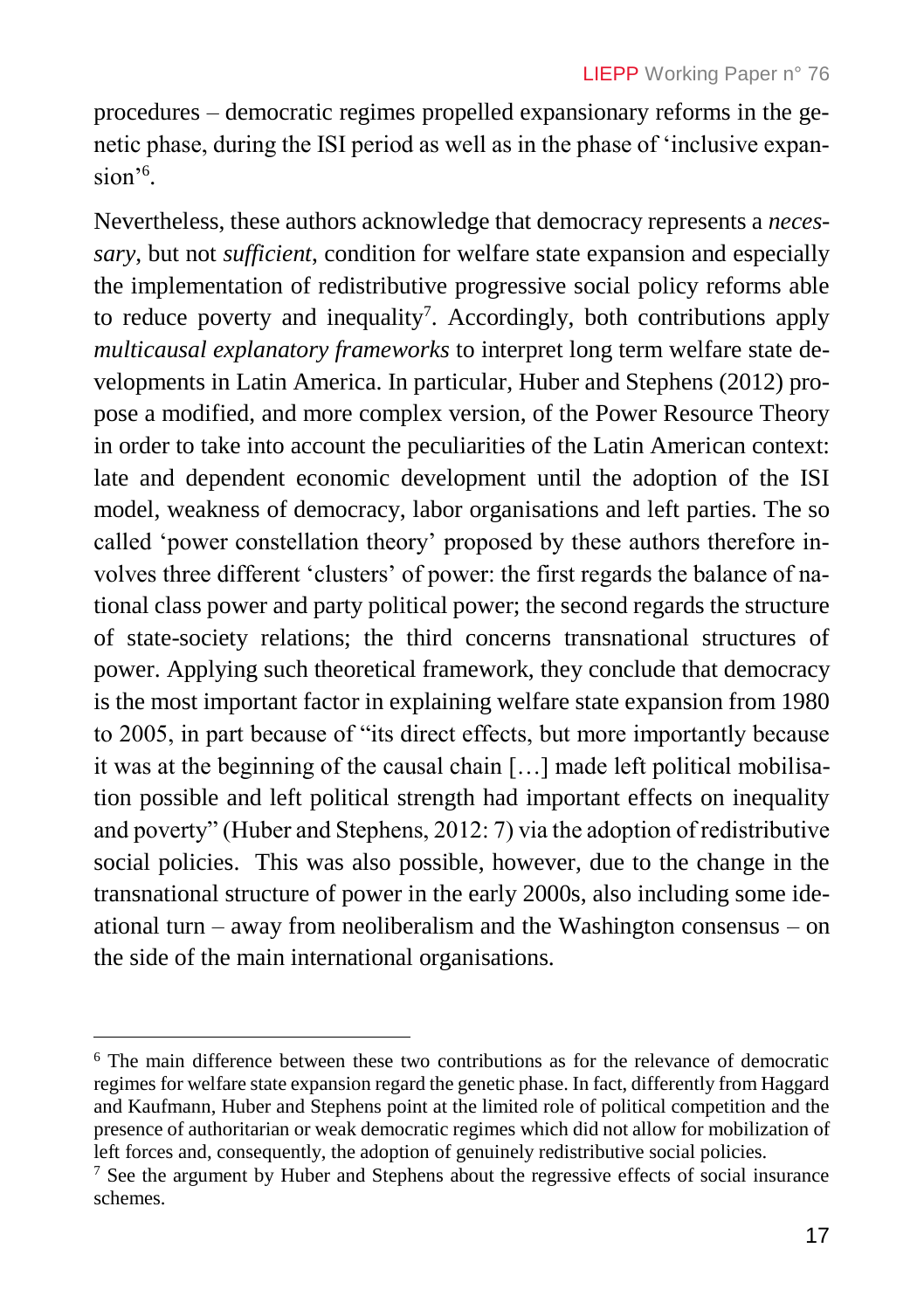As for the *institutional factors*, Haggard and Kaufmann (2008) present a complex interpretative framework<sup>8</sup> which, within the structure of constraints and opportunities provided by different regime types (democratic vs authoritarian and semi-authoritarian systems), economic conditions and social policy legacies, stresses the importance of so called 'critical realignments' - that are discontinuity "in composition of political elite and in the political and legal status of labor and peasant organisations and political parties" (Haggard and Kaufmann, 2008: 45) – in explaining reform outcomes. Accordingly, with reference to the critical phase between the 1980s and the mid-2000s, they argue that "democracy created a new politics of welfare reform. However, the policy outcomes were strongly affected by differences in economic conditions and in the distribution and organisation of social-policy interests that had emerged in the earlier period" (Haggard and Kaufmann, 2008: 16).

Furthermore, an important contribution in terms of institutional factors has recently been made by Garay (2016) with the aim to capture the drivers which have triggered the wave of inclusive social policy reforms since the early 2000s. Confronted with the issue of explaining what led policymakers in four Latin American countries (Argentina, Brazil, Mexico and Chile) to adopt reforms which favored 'outsiders' – the latter often being at the margins of political competition dynamics due to limited organisational structures and low levels of political participation (Kurtz, 2004; Jessoula, 2010; Jessoula et al. 2010) – she develops a theoretical apparatus by criticizing existing contributions aimed at interpreting the most recent expansionary phase. In particular, building on Rueda's work on the insider-outsider conflict in European welfare states (Rueda, 2007), she contends that the relevance of left power and mobilisation is somewhat overstated. She instead presents a parsimonious and effective theoretical framework which points at the key role of *electoral competition* and *political exchange* dynamics between governing parties and voters/interest group – respectively the *supply*

<sup>&</sup>lt;sup>8</sup> It is important to consider that the authors apply such a framework to three distinct world regional affected by significant democratization processes since the mid-1980s: Latin America, Asia and Eastern Europe.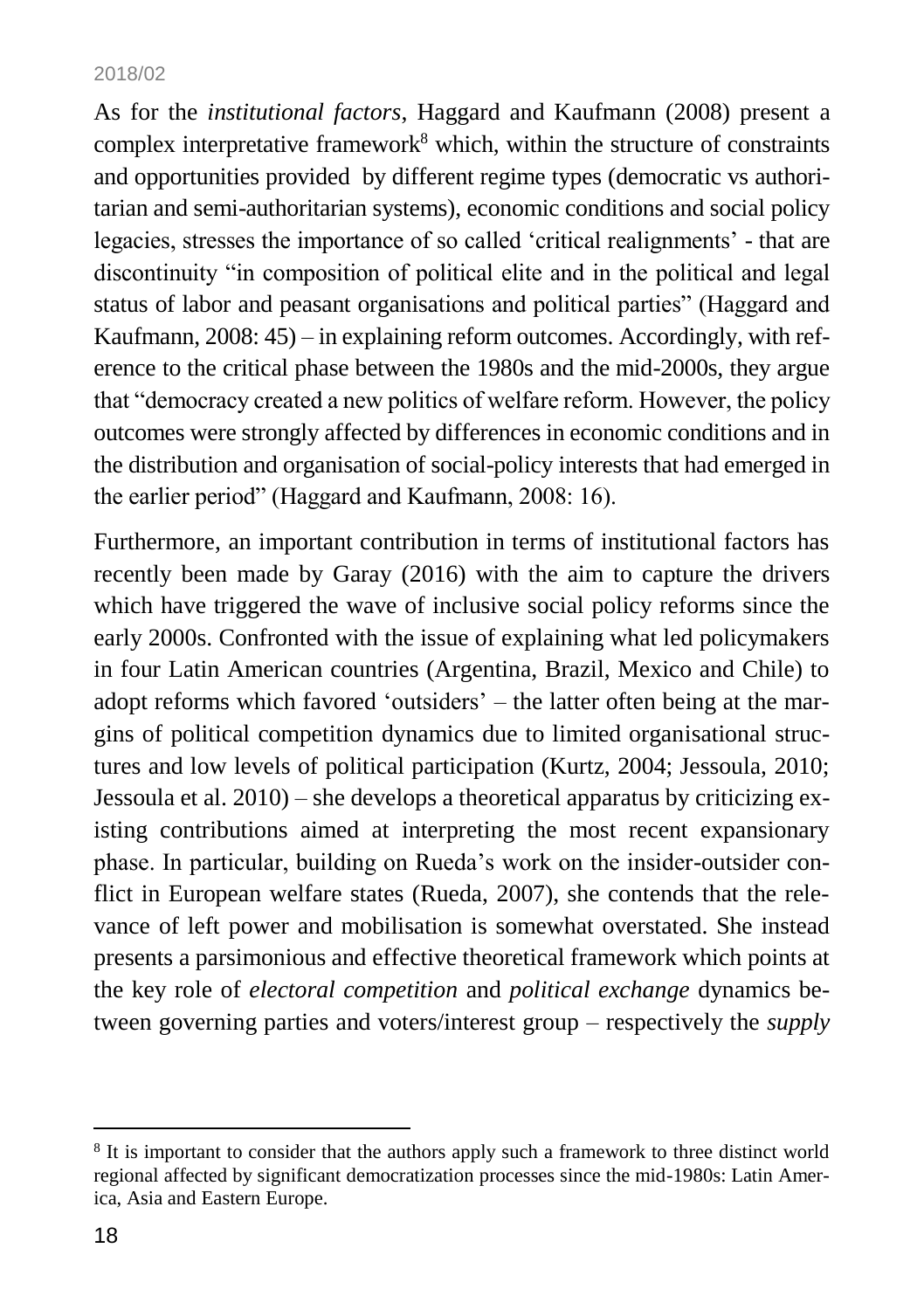and the *demand* side of political exchanges also linked to institutional features<sup>9</sup>. The application of the theoretical framework to the comparative analysis of recent reforms in the four countries mentioned above brings to the conclusion that inclusive social policy measures were adopted when incumbents faced with "high levels of electoral competition for the vote of outsiders and/or with large scale social mobilisations by coalitions of social movements on labor unions" (Garay, 2016: 25). Moreover, the two paths, 'from above' (electoral competition for outsiders' votes) and 'from below' (social mobilisation) appear also to be key not only to answer the 'why' question but also to understand differences in the scope and the organisational structure (more or less participatory implementation) of adopted non-contributory welfare programs. Actually, Argentina and Brazil, where the bottom up approach prevailed, were also the countries which adopted the more *inclusive* policies.

## **4. Discussion**

Our comparative exercise is a first step in a broader and more ambitious research effort of a comparative nature which hopefully will see the light soon. This paper is a critical review of the most promising theories which could be mobilised for a cross-regional comparison and an attempt to build an analytical framework which may 'travel' across continents. As we have argued in the previous sections, although the phases of welfare state development may to a certain extent vary, the main explanatory factors can be seen as very similar. Clearly, there are regional nuances and peculiarities, but as we try to summarise in the following tables we could possibly group the main drivers for reform in three categories (socio-economic, political and institutional) and see how similarly or differently they have played in the two regions. Furthermore, we do not pretend to do justice to all national trajectories  $-$  a task that not only goes beyond the scope of this paper but also exceeds the knowledge of the authors – but we think that the evidence already provided by so many valuable scholars from the two continents could constitute the

 $\overline{a}$ <sup>9</sup> In a similar vein, a recent contribution by Natili (2016) develops and applies a framework based on political exchange dynamics in order to explain differences in pro-outsiders reform in the field of minimum income scheme in Italy and Spain, Natili (2016).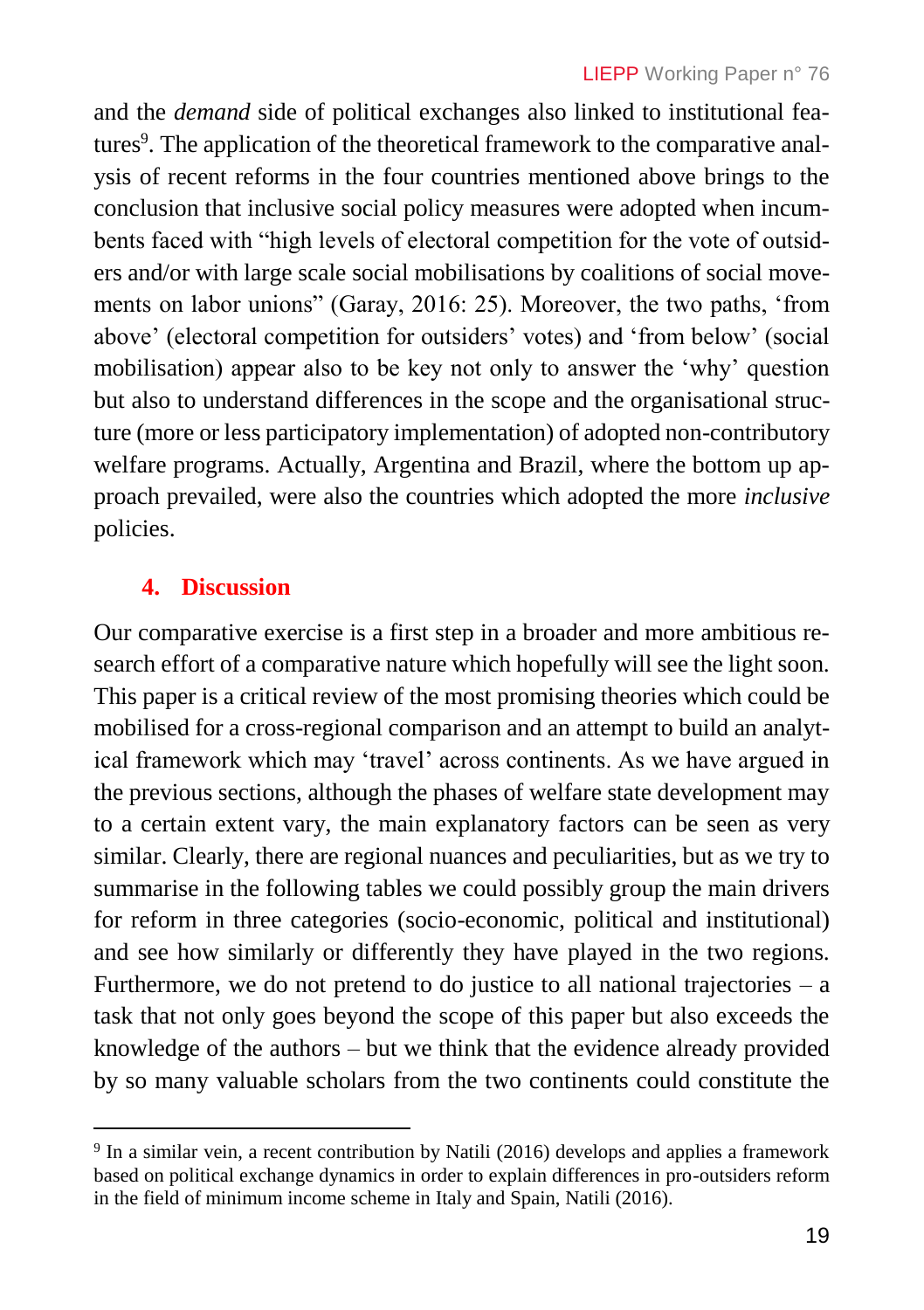basis for the sketching of a comparative analytical framework, paving the way to more theory-informed research. For this purpose, tables 4.1 and 4.2 try to map out the various factors and their specific relevance in the different phases of welfare state development in the two regions. In the European experience (Tab. 4.1), *socio-economic factors* seem to have played a very important role in three phases (emergence, expansion, retrenchment) out of four, whereas the *political factors* have been crucial in the consolidation and the expansion phases and scarcely relevant in the retrenchment phase. Moreover, the *institutional factors* started to play a role only in very recent times, and this has specially to do with the 'exogenous' pressures linked to global and European imperatives and institutions.

|               | Socio-economic | <b>Political</b> | <b>Institutional</b> |
|---------------|----------------|------------------|----------------------|
| Emergence     | <b>XXX</b>     | XX               |                      |
| Consolidation | XX             | <b>XXX</b>       |                      |
| Expansion     | <b>XXX</b>     | XXX              |                      |
| Retrenchment  | XXX            |                  | XXX                  |

*4.1. Welfare State Development: The European Experience Determinants*

XXX=very relevant; XX=relevant; X=poorly relevant; Blank: not relevant at all

The Latin American trajectory is quite intriguing since – unlike the European one –it has recently undergone through an expansionary phase which has only partially to do with socio-economic and institutional reasons since it is primarily rooted in political drivers – i.e. governmental choices aimed at including the so called outsiders. More specifically, *socio-economic factors* account only partially for all the phases, whereas the *political factors* are the most important in all the phases with the exception of the retrenchment phase when 'institutional' (and exogenous) imperatives seemed to prevail. Similarly, to the European experience, the *institutional factors* have become increasingly relevant in more recent times, especially in the retrenchment phase, but have been limited in the expansion phases. To a certain extent, the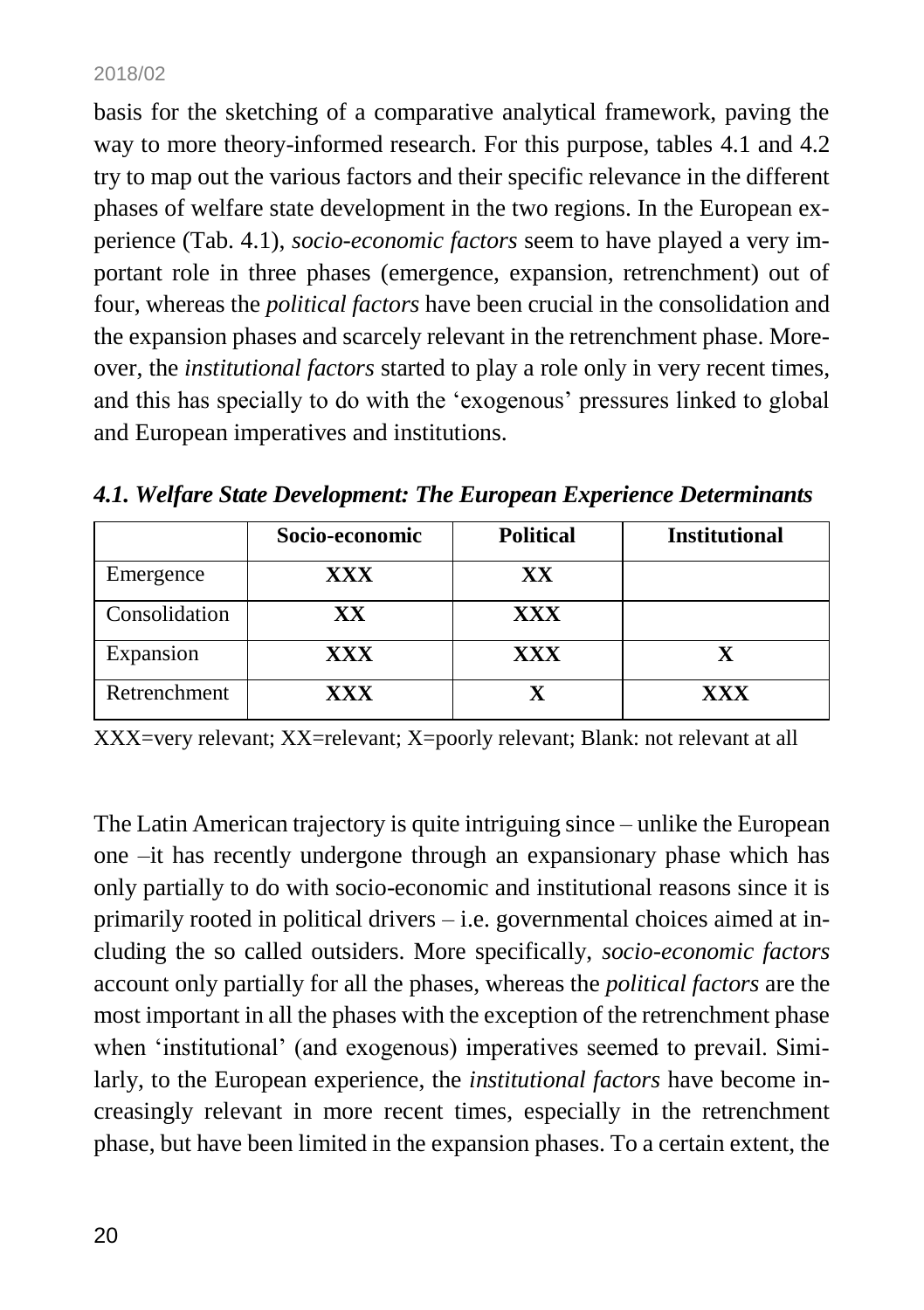long term perspective adopted in this article allows us to be partially skeptical towards excessively institutionalist accounts: of course, there are exceptions, but the trend which has emerged from the literature analysis is one where political factors – together with socio-economic ones, especially in the initial phases of welfare state development – play a greater role in explaining welfare state development.

*4.2. Welfare State Development: The Latin American Experience Determinants*

|               | Socio-economic | <b>Political</b> | <b>Institutional</b> |
|---------------|----------------|------------------|----------------------|
| Emergence     | XХ             | XXX              |                      |
| Consolidation | XX             | <b>XXX</b>       |                      |
| Retrenchment  | XХ             | XX               | <b>XXX</b>           |
| Expansion     | XХ             | XXX              |                      |

XXX=very relevant; XX=relevant; X=poorly relevant; Blank: not relevant at all

In sum, in order to redefine the role of the various factors, we may possibly consider the socio-economic ones as 'contextual' factors (Gerring, 2012) and focus more specifically on the political ones, since they have seemed so important in our comparative assessment. To be sure, the current literature in both continents is apparently going in this direction, but so far there have been limited cases for cross-regional comparative research project, guided by a common analytical framework. With this critical literature review and the sketching of a comparative analytical framework we hope to pave the way for future, collective comparative research efforts.

## **5. References**

Abrahamson, P. (1999), "The Welfare Modelling Business", *Social Policy & Administration*, 33(4): 394-415.

Armingeon, K. and Bonoli, G. (eds) (2006), *The Politics of Post-Industrial Welfare States*, London-New York: Routledge.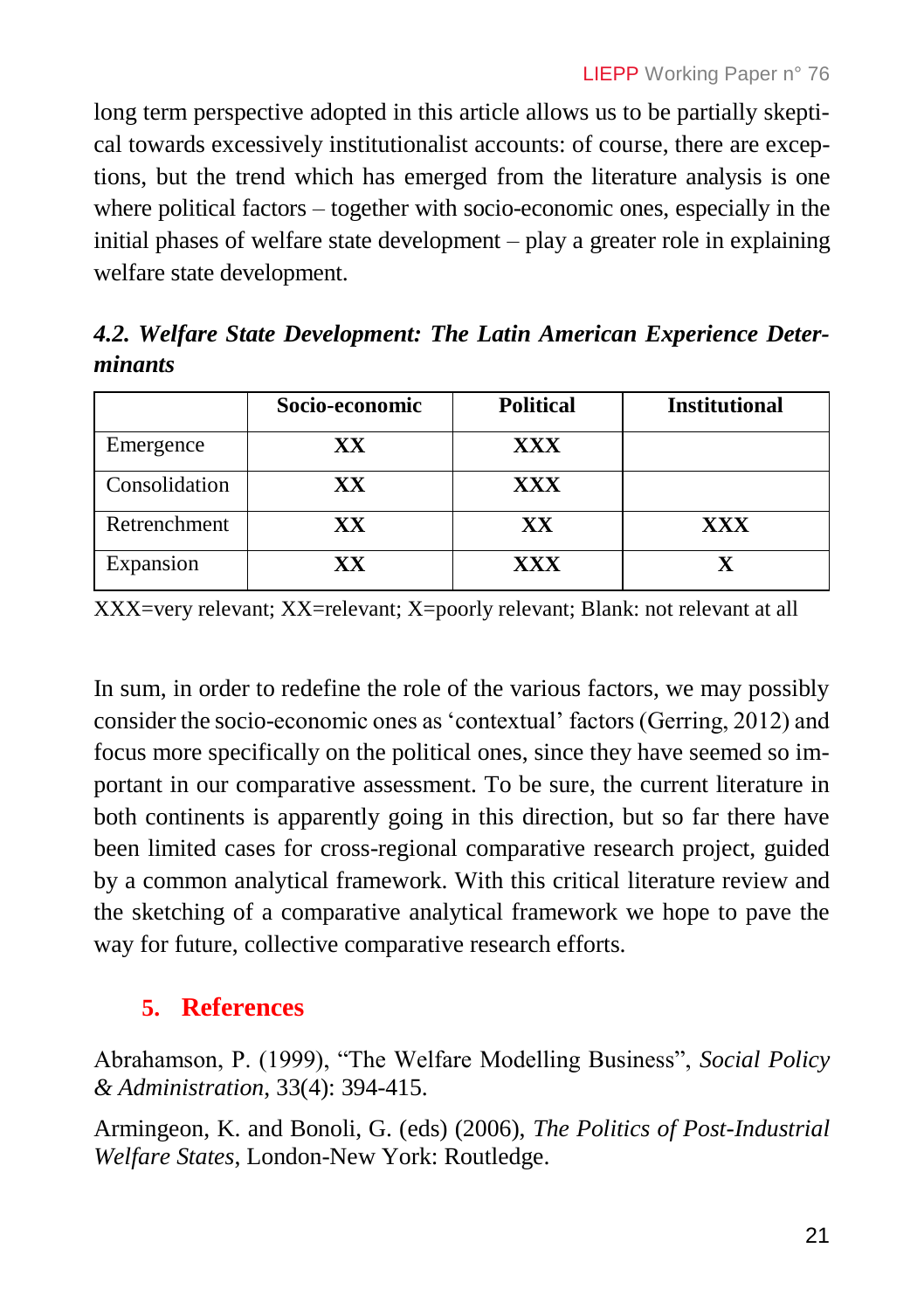Arza, C., (2012). "Extending coverage under the Argentinian pension system: Distribution of access and prospects for universal coverage"*. International Social Security Review*, 65(2), pp. 29-49.

Baldwin, P. (1990), *The Politics of Social Solidarity: Class Bases of the European Welfare State, 1875-1975*, Cambridge: Cambridge University Press.

Baldwin, P. (2005), "Beyond Weak and Strong: Rethinking the State in Comparative Policy History", *Journal of Policy History*, 17(1), 12-33.

Barrientos, A. (1998), *Pension reform in Latin America*, Aldershot: Ashgate.

Briggs, A. (1961), "The Welfare State in Historical Perspective", *European Journal of Sociology*, 2(2), 221-258.

Carnes, M.E. and Mares, I. (2007), "The Welfare State in Global Perspective", in C. Boix. and S.C. Stokes (eds), *The Oxford Handbook of Comparative Politics*, Oxford: Oxford University Press, 868-885.

Castles, F. G., Leibfried, S., Lewis, J., Obinger, H., and Pierson, C. (eds) (2010), *The Oxford Handbook of the Welfare State*, Oxford: Oxford University Press.

Espind-Andersen, G. (1990), *The Three Worlds of Welfare Capitalism*, Cambridge: Polity Press.

Etchemendy, S., and Collier, R. B. (2007), "Down but not out: Union resurgence and segmented neocorporatism in Argentina (2003–2007)", *Politics & Society*, 35(3), 363-401.

Ferrera, M. (1993), *Modelli di solidarietà*, Bologna: Il Mulino.

Ferrera, M. and Hemerijck, A. (2003), "Recalibrating Europe's Welfare Regimes", in J. Zeitlin and D. M. Trubek (eds), *Governing Work and Welfare in a New Economy: European and American Experiments*, Oxford: Oxford University Press.

Ferrera, M. (2006), *Le politiche sociali*, Bologna: Il Mulino.

Filgueira, F. (2005), *Welfare and Democracy in Latin America: The Development, Crises, and Aftermath of Universal, Dual and Exclusionary Social States*, UNRISD Working Document.

Flora, P. (1981), "Solution or Source of Crisis? The Welfare State in Historical Perspective", in W. Mommsen (ed), *The Emergence of the Welfare State in Britain and Germany: 1850–1950*, London: Croom Helm, pp. 343–389.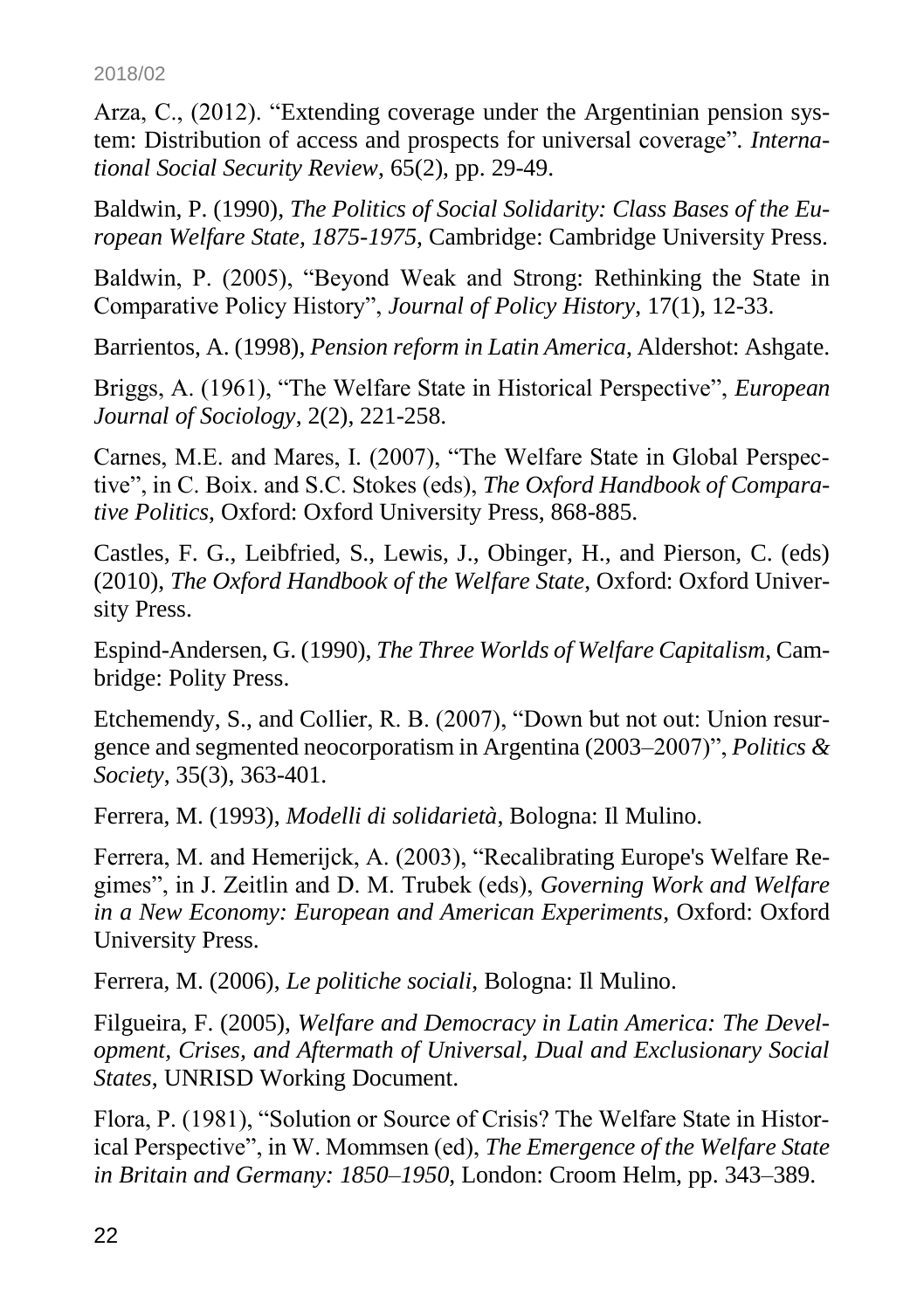Flora. P. and Heidenheimer, A.J. (eds) (1981), *The Development of Welfare States in Europe and America*, New Brunswick, US und London: Transaction Books.

Garay, C. (2016), *Including outsiders: social policy expansion in Latin America*, Cambridge: Cambridge University Press.

Gerring, J. (2012), *Social Science Methodology. A Unified Framework*, Cambridge: Cambridge University Press.

Gough, I. (1978), "Theories of Welfare State: A Critique", *International Journal of Health Services*, 8(1): 27-40.

Gough, I. and Wood, G. (eds) (2004), *Insecurity and welfare regimes in Asia, Africa and Latin America*, Cambridge: Cambridge University Press.

Gough, Ian (2013), "Social policy regimes in the developing world", in P. A. Kennett, (ed), *A Handbook of comparative social policy*, Cheltenham: Edward Elgar Publishing, pp. 205-224

Graziano, P. (2003), "Europeanisation or Globalisation?", *Global Social Policy*, 3(2): 175-196.

Graziano, P.R., Jacquot, S. and Palier, B. (eds) (2011), *The EU and the Domestic Politics of Welfare State Reforms: Europa, Europae*, Basingstoke: Palgrave.

Haggard S. and Kauffman R. (2008), *Development, Democracy and Welfare States: Latin America, East Asia and Eastern Europe*, Princeton: Princeton University Press.

Häusermann, S., Picot, G. and Geering, D. (2013), "Rethinking Party Politics and the Welfare State – Recent Advances in the Literature", *British Journal of Political Science*, 43(1): 221-240.

Huber, E., Rueschemeyer, D., and Stephens, J. D. (1997), "The paradoxes of contemporary democracy: formal, participatory, and social dimensions", *Comparative Politics*, 29(3): 323-342.

Huber, E. and Stephens, J. D. (2012), *Democracy and the left: social policy and inequality in Latin America*. Chicago: University of Chicago Press.

Jessoula, M. (2010), "Recalibrating the Italian welfare state: a too weak politics for a "necessary" policy strategy?", in M. Giuliani and E. Jones (eds) (2010), *Italian Politics* 2009, Bologna, Il Mulino.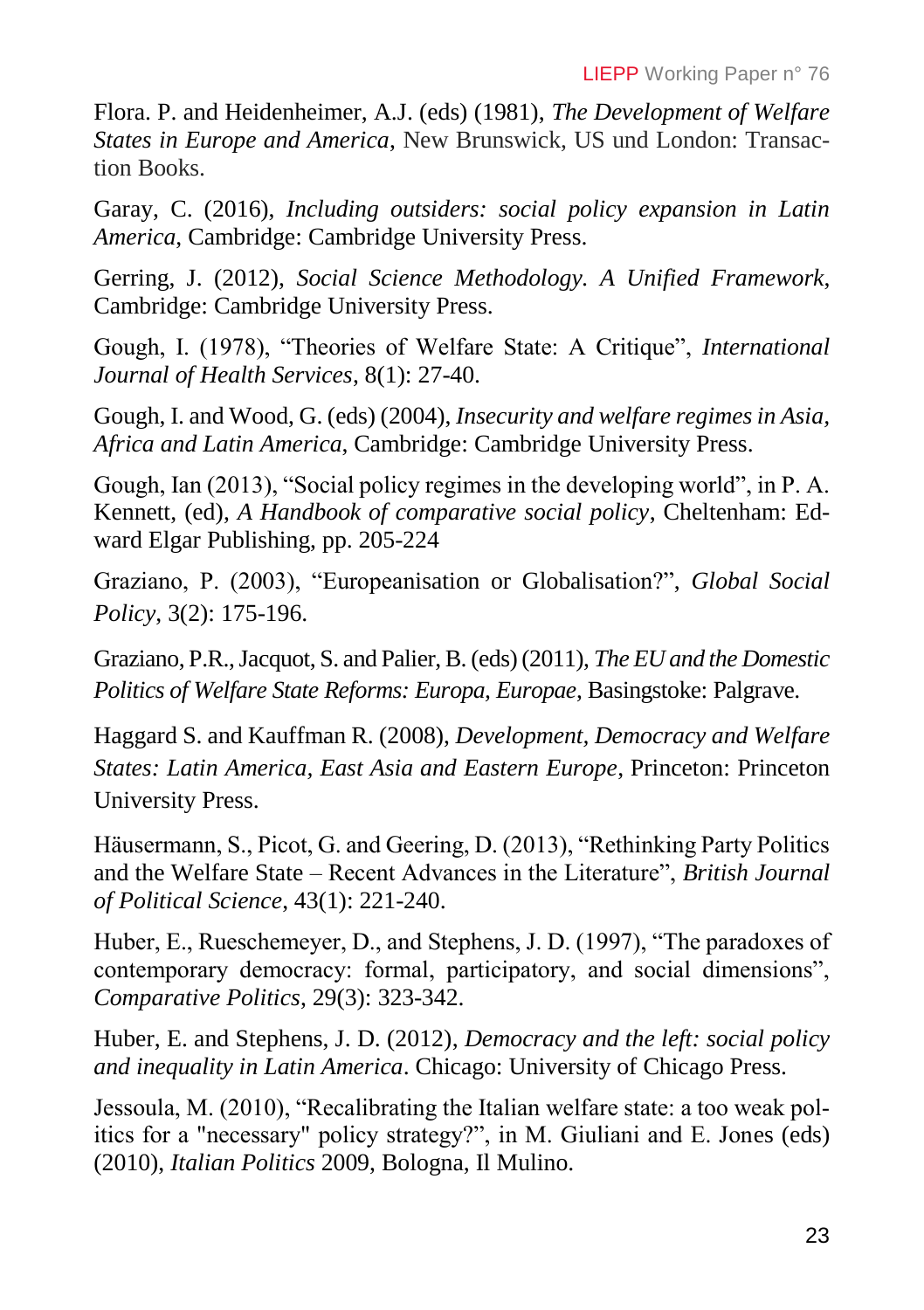Jessoula, M., Graziano, P. and Madama, I. (2010), "Selective flexicurity" in segmented labour markets: the case of Italian mid-siders, *Journal of Social Policy*, 39(4): 561-583.

Kauffman, R., and Haggard, S. (2008), *Development, Democracy, and Welfare States: Latin America, East Asia, and Eastern Europe*, Princeton University Press.

Kennett, P.A. (2013), *A Handbook of Comparative Social Policy*, Cheltenham: Edward Edgar Publishing.

Korpi, W. (1983), *The democratic class struggle,* London-New York: Routledge.

Korpi, W. (2006), "Power Resources and Employer-Centered Approaches in Explanations of Welfare States and Varieties of Capitalism", *World Politics*, 58(2): 167-206.

Kurtz, M. (2004), "The Dilemmas of Democracy in the Open Economy. Lessons from Latin America", *World Politics*, 56(2): 262-302.

Kvist, J. and Greve, B. (2010), "Has the Nordic Welfare Model Been Transformed?", *Social Policy & Administration*, 45(2): 146-160.

Madrid, R.L. (2003) "Labouring against Neoliberalism: unions and patterns of reform in Latin America", *Journal of Latin American Studies*, 35(1): pp 53-88.

Mahoney, J. and Thelen, K. (eds) (2009), *Explaining institutional change: ambiguity, agency, and power*, Cambridge: Cambridge University Press.

Martinez Franzoni, J. (2008), "Welfare regimes in Latin America: capturing constellations of markets, families and policies", *Latin American Politics and Society*, 50(2): 67-100.

Mesa-Lago, C. (2008). *Reassembling Social Security: A Survey of Pensions and Health Care Reforms in Latin America: A Survey of Pensions and Health Care Reforms in Latin America*, Oxford: Oxford University Press.

Myles, J. and Quadagno, J. (2002), "Political Theories of the Welfare State", *Social Service Review*, 76(1): 34-57.

Natili, M. (2016), *The politics of minimum income protection. Explaining policy trajectories of regional minimum income schemes in Italy and Spain*, PhD Dissertation, University of Milan.

Offe, C. (1972), "Advanced Capitalism and the Welfare State", *Politics & Society*, 2(4): 479-488.